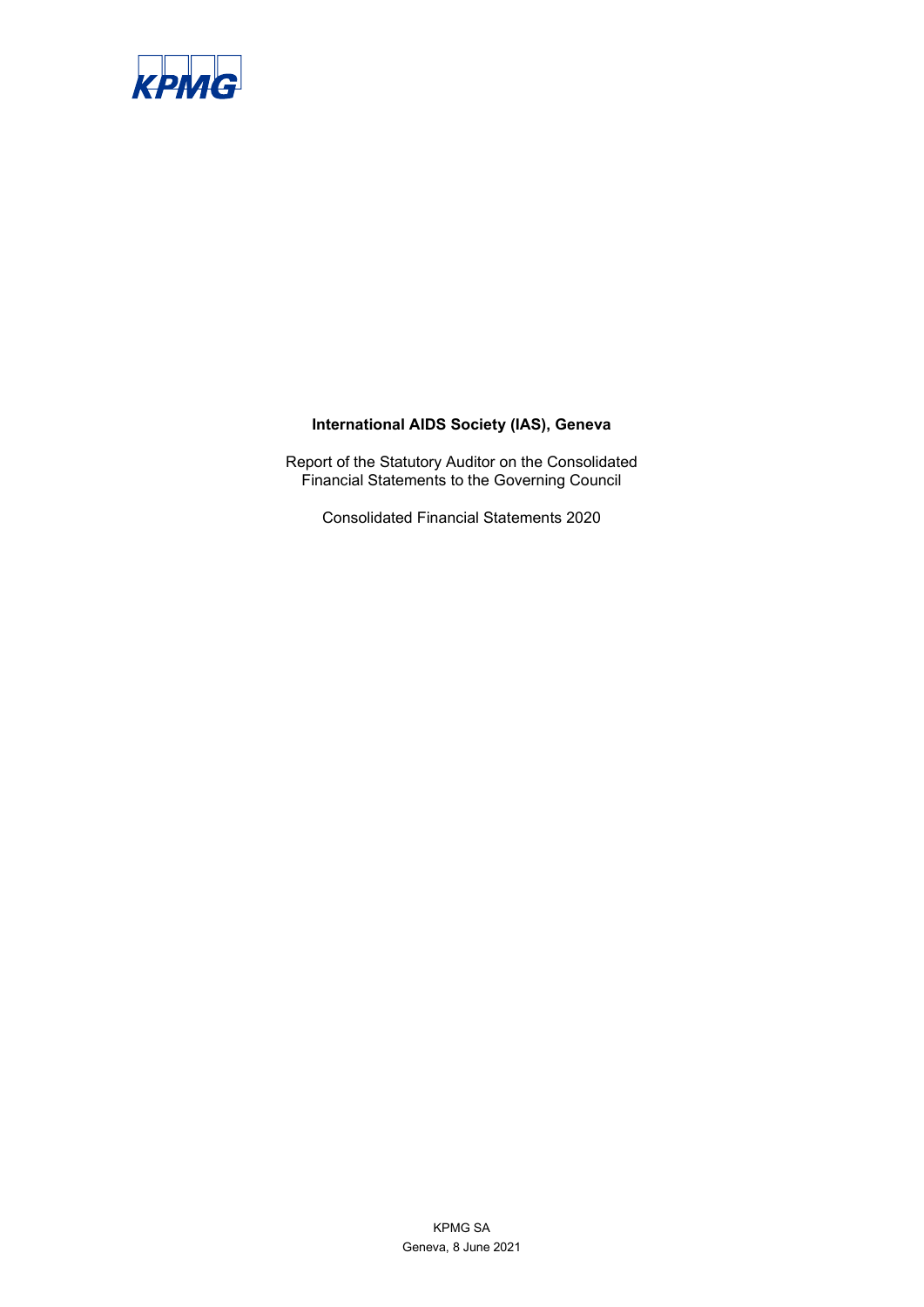

**KPMG SA** Esplanade de Pont-Rouge 6 PO Box 1571 CH-1211 Geneva 26

+41 58 249 25 15 kpmg.ch

## **Report of the Auditor to the Governing Council of the International AIDS Society (IAS), Geneva**

# **Report of the Statutory Auditor on the Consolidated Financial Statements**

As auditor, we have audited the accompanying consolidated financial statements of International AIDS Society (IAS), which comprise the consolidated statement of financial activities, consolidated statement of financial position, cash flow statement, statement of changes in capital and funds and notes for the year ended 31 December 2020. In accordance with Swiss GAAP FER 21, the information in the performance report is not subject to audit.

#### **Management's Responsibility**

The Management is responsible for the preparation of the consolidated financial statements in accordance with the requirements of Swiss law and Swiss GAAP RPC. This responsibility includes designing, implementing and maintaining an internal control system relevant to the preparation of consolidated financial statements that are free from material misstatement, whether due to fraud or error. The Management is further responsible for selecting and applying appropriate accounting policies and making accounting estimates that are reasonable in the circumstances.

#### **Auditor's Responsibility**

Our responsibility is to express an opinion on these consolidated financial statements based on our audit. We conducted our audit in accordance with Swiss Auditing Standards. Those standards require that we plan and perform the audit to obtain reasonable assurance whether the consolidated financial statements are free from material misstatement.

An audit involves performing procedures to obtain audit evidence about the amounts and disclosures in the consolidated financial statements. The procedures selected depend on the auditor's judgment, including the assessment of the risks of material misstatement of the consolidated financial statements, whether due to fraud or error. In making those risk assessments, the auditor considers the internal control system relevant to the entity's preparation of the consolidated financial statements in order to design audit procedures that are appropriate in the circumstances, but not for the purpose of expressing an opinion on the effectiveness of the entity's internal control system. An audit also includes evaluating the appropriateness of the accounting policies used and the reasonableness of accounting estimates made, as well as evaluating the overall presentation of the consolidated financial statements. We believe that the audit evidence we have obtained is sufficient and appropriate to provide a basis for our audit opinion.

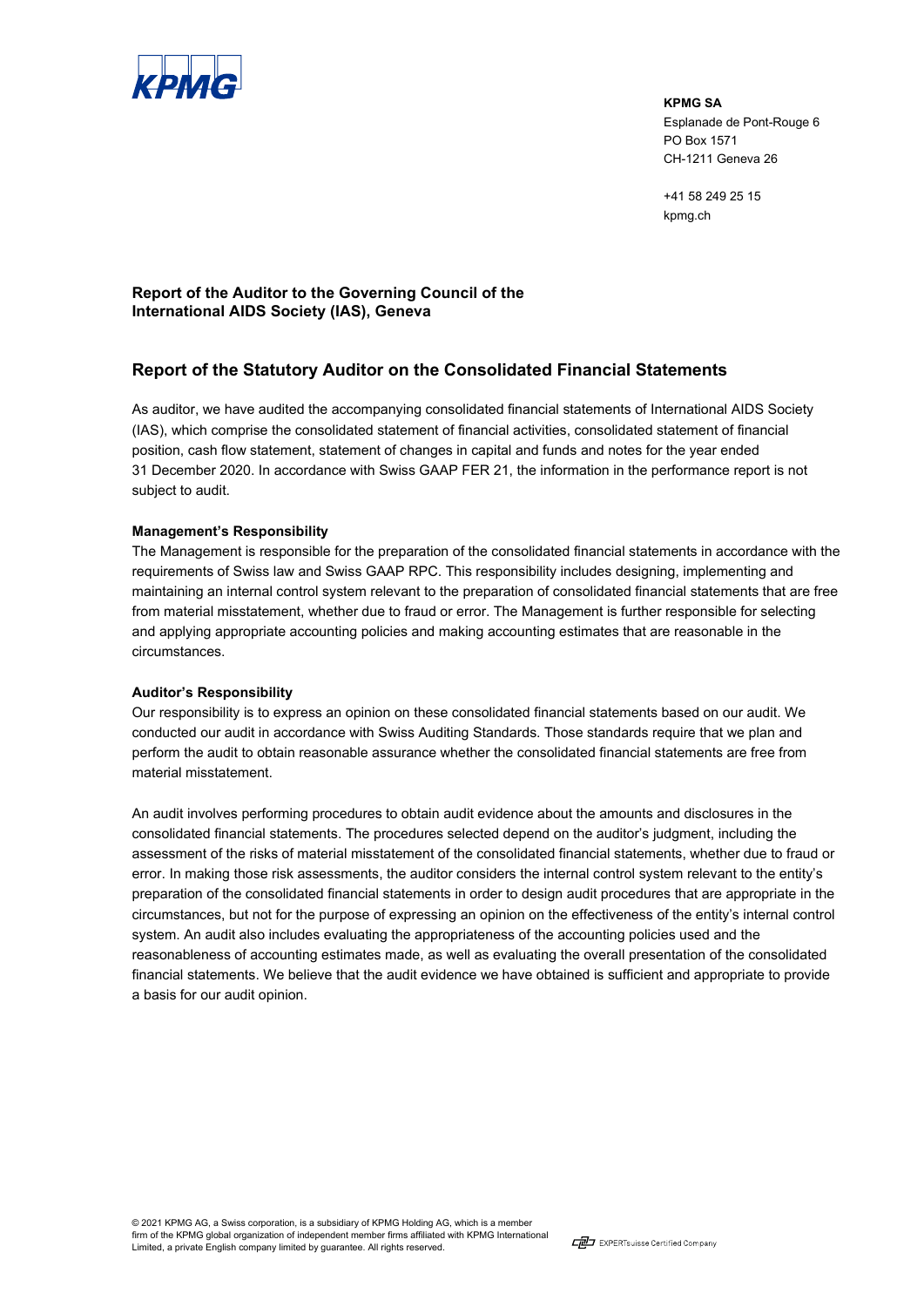

#### **Opinion**

In our opinion, the consolidated financial statements for the year ended 31 December 2020 comply with Swiss law, the association's bylaws, the accounting policies described in note 2 of these consolidated financial statements and give a true and fair view of the financial position, the results of operations and the cash flows in accordance with Swiss GAAP RPC .

#### **Report on Other Legal Requirements**

We confirm that we meet the legal requirements on licensing according to the Auditor Oversight Act (AOA) and independence (article 728 CO and article 11 AOA) and that there are no circumstances incompatible with our independence.

In accordance with article 728a paragraph 1 item 3 CO and Swiss Auditing Standard 890, we confirm that an internal control system exists, which has been designed for the preparation of financial statements according to the instructions of the Governing Council.

KPMG SA

Pierre-Henri Pingeon and The Terre-Henri Pingeon and The Terre and The Jordan Chassard Licensed Audit Expert Auditor in Charge

Geneva, 8 June 2021

Enclosure:

- Consolidated financial statements (consolidated statement of financial activities, consolidated statement of financial position, cash flow statement, statement of changes in capital and funds and notes)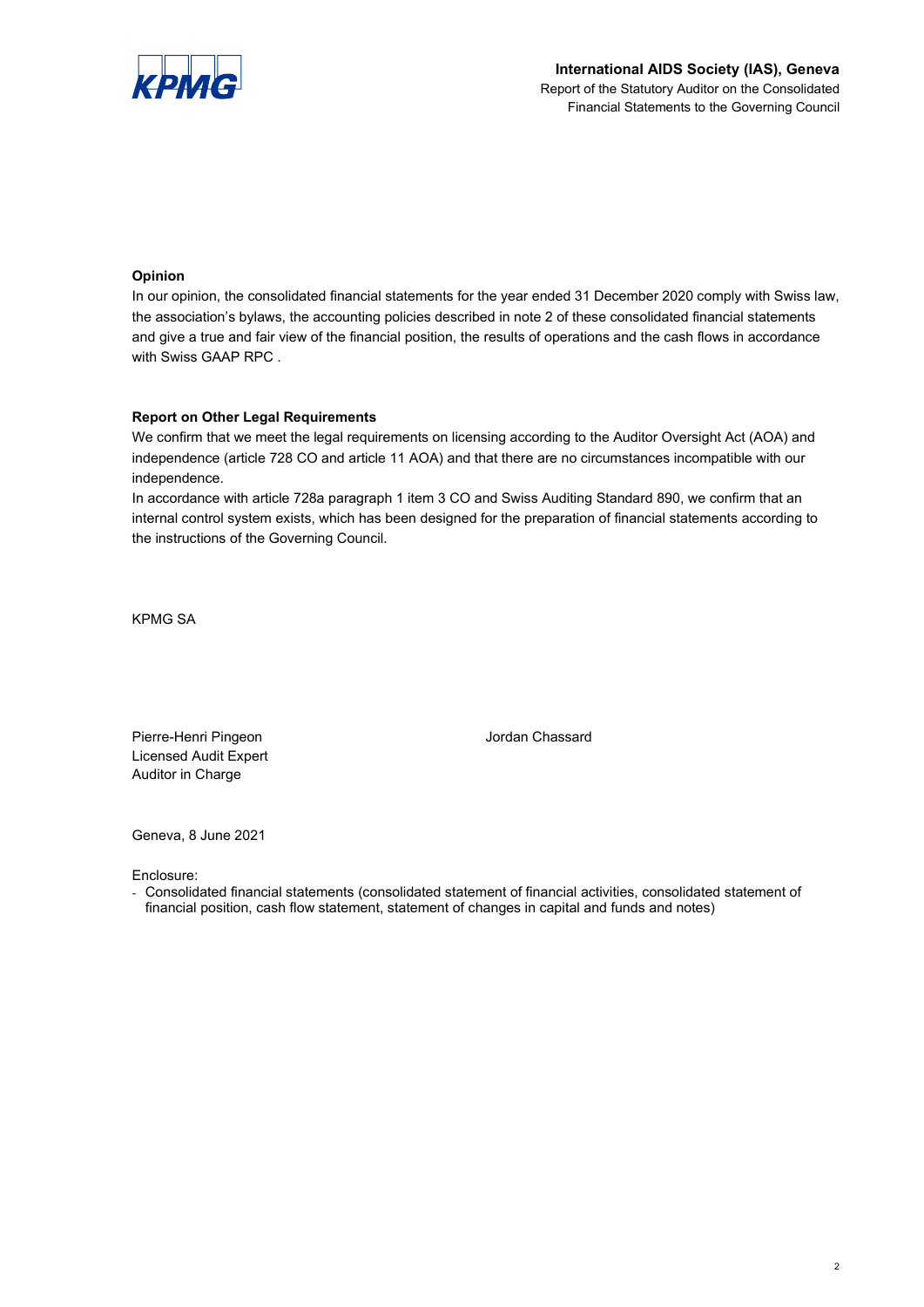# **INTERNATIONAL AIDS SOCIETY (IAS) 2020 FINANCIAL STATEMENTS**

# **CONSOLIDATED STATEMENT OF FINANCIAL ACTIVITIES**

| figures in USD                               | <b>Notes</b> | 2020         | 2019         |
|----------------------------------------------|--------------|--------------|--------------|
|                                              |              |              |              |
| Membership fees                              |              | 418,644      | 426,223      |
| Income from conferences                      | 4            | 6,165,406    | 4,679,218    |
| Governments and public organizations         | 5            | 8,892,907    | 1,645,652    |
| Foundation grants                            | 6            | 1,685,878    | 2,259,675    |
| Corporate grants and sponsorship             | 7            | 5,615,231    | 4,729,991    |
| Other income                                 | 8            | 410,657      | 460,956      |
| <b>Income</b>                                |              | 23, 188, 724 | 14,201,715   |
| of which is restricted                       |              | 16, 194, 017 | 8,635,318    |
|                                              |              |              |              |
| Conference(s) of the year                    | 27           | 10,711,876   | 5,825,500    |
| Future conference(s)                         | 27           | 1,234,365    | 3,121,049    |
| HIV programmes                               | 27           | 5,257,176    | 6,137,631    |
| Governance, management, administration       | 27           | 1,000,908    | 1,468,686    |
| <b>Operating expenditure</b>                 |              | 18,204,326   | 16,552,866   |
| <b>Operating result</b>                      |              | 4,984,398    | $-2,351,151$ |
|                                              |              |              |              |
| <b>Financial result</b>                      | 9            | 119,041      | 115,478      |
| Net result before change in restricted funds |              | 5,103,439    | $-2,235,673$ |
|                                              |              |              |              |
| Change in restricted funds                   |              |              |              |
| Net result before allocation to capital      |              | 5,103,439    | $-2,235,673$ |
|                                              |              |              |              |
| Change in designated funds                   |              | $-3,747,610$ | 2,083,196    |
| Change in free capital                       |              | $-1,355,829$ | 152,478      |
|                                              |              |              |              |

The IAS is the organizer of the International AIDS Conference and the IAS Conference on HIV Science. The International AIDS conference is held every even-numbered year, and has an average of 14,000 participants, while the IAS Conference on HIV Science is held every odd year and has an average of 6,000 participants. This cycle makes comparability between two years very difficult.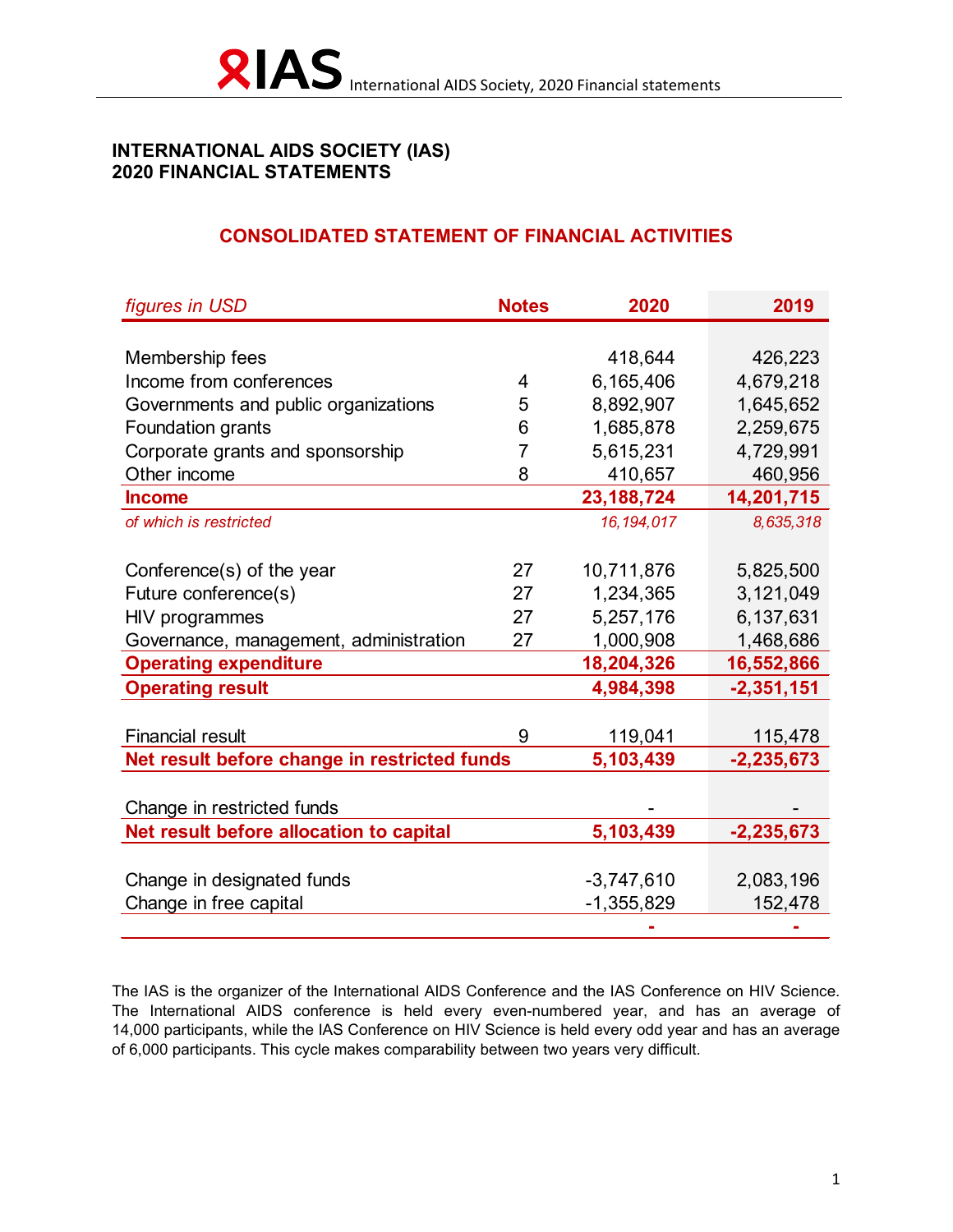# **INTERNATIONAL AIDS SOCIETY (IAS) 2020 FINANCIAL STATEMENTS**

# **CONSOLIDATED STATEMENT OF FINANCIAL POSITION**

| figures in USD                          | <b>Notes</b> | 2020         | 2019         |
|-----------------------------------------|--------------|--------------|--------------|
|                                         |              |              |              |
| Cash & cash equivalents                 | 10           | 24,700,211   | 19,510,433   |
| Receivables, conferences and programmes | 11           | 568,508      | 702,487      |
| Other receivables                       | 12           | 26,081       | 95,888       |
| Prepayments and accrued income          |              | 45,930       | 65,859       |
| <b>Current assets</b>                   |              | 25,340,730   | 20,374,667   |
| <b>Financial assets</b>                 | 13           | 1,547,597    | 1,270,471    |
| Tangible fixed assets                   | 14           | 18,973       | 35,031       |
| <b>Non-current assets</b>               |              | 1,566,570    | 1,305,502    |
| <b>Assets</b>                           |              | 26,907,300   | 21,680,169   |
|                                         |              |              |              |
| Payables, conferences and programmes    | 15           | 877,231      | 467,377      |
| Other payables                          | 16           | 293,913      | 130,591      |
| Accrued expenses                        | 17           | 738,901      | 638,589      |
| Deferred income                         | 18           | 6,776,893    | 7,329,189    |
| <b>Current liabilities</b>              |              | 8,686,938    | 8,565,746    |
| Provisions                              | 19           | 28,250       | 25,750       |
| <b>Non-current liabilities</b>          |              | 28,250       | 25,750       |
| <b>Restricted funds</b>                 |              | 765,737      | 765,737      |
| Future conferences pre-funding          |              | $-1,487,129$ | $-3,299,560$ |
| Other designated funds                  | 3            | 14,055,143   | 12,119,965   |
| Free capital                            |              | 4,858,361    | 3,502,531    |
| <b>Capital of the organization</b>      |              | 17,426,375   | 12,322,936   |
| <b>Liabilities, funds and capital</b>   |              | 26,907,300   | 21,680,169   |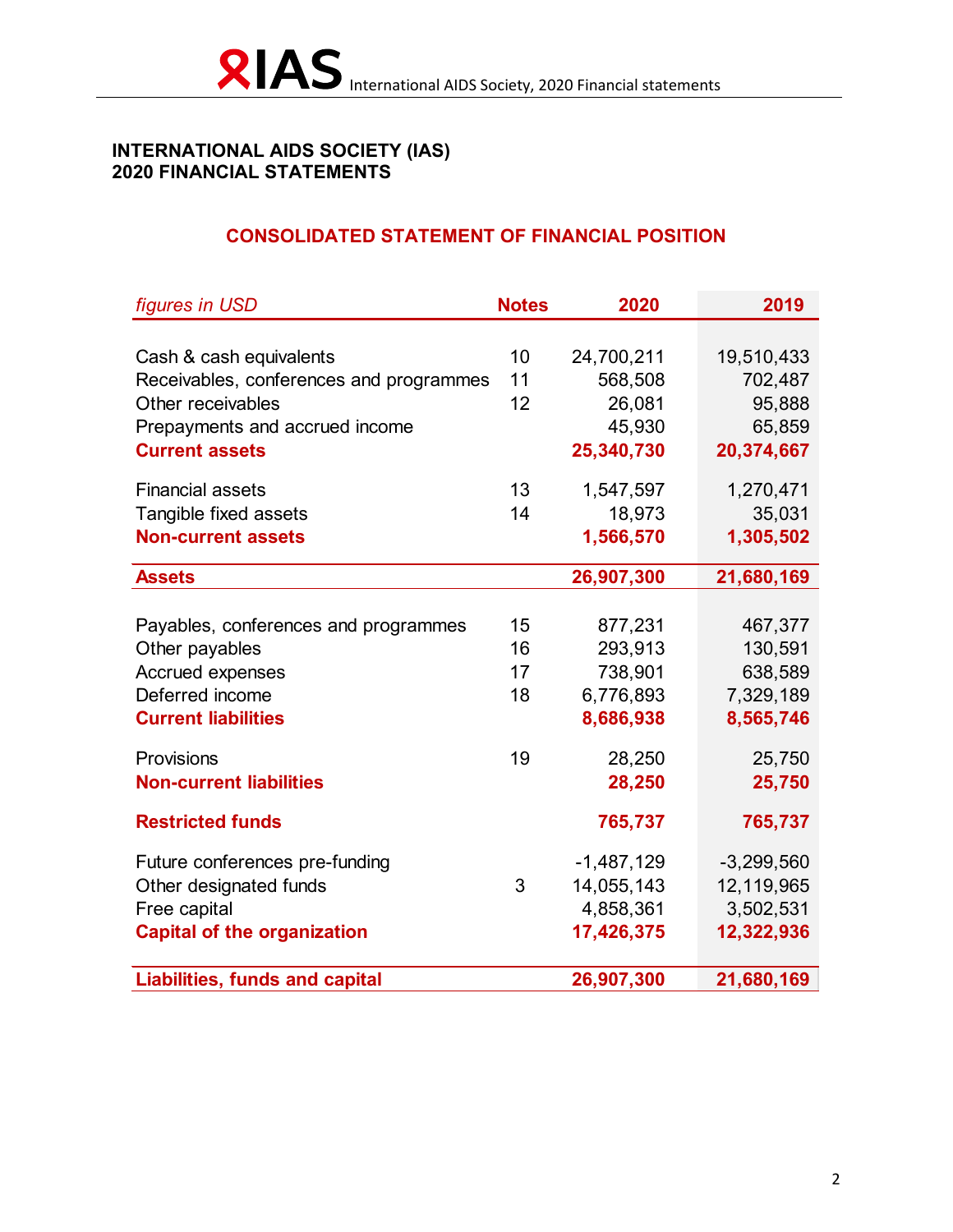# **INTERNATIONAL AIDS SOCIETY (IAS) 2020 FINANCIAL STATEMENTS**

# **CASH FLOW STATEMENT**

| figures in USD                                 | 2020       | 2019         |
|------------------------------------------------|------------|--------------|
|                                                |            |              |
| Net result before changes in restricted funds  | 5,103,439  | $-2,235,673$ |
| Depreciation of fixed assets                   | 25,846     | 45,974       |
| (Increase) decrease in receivables             | 203,785    | 3,504,575    |
| (Increase) decrease in prepaid expenses        | 19,930     | $-63,708$    |
| Increase (decrease) in creditors               | 573,176    | $-589,675$   |
| Increase (decrease) in deferred income         | $-552,296$ | 2,221,374    |
| Increase (decrease) in accrued expenses        | 100,312    | 21,740       |
| Increase (decrease) provision                  | 2,500      | 250          |
| Other charges and incomes with no cash impact  | -179,866   | $-76,216$    |
| <b>Cash flow from operating activities</b>     | 5,296,825  | 2,828,641    |
| Purchase of fixed assets                       | $-9,788$   | $-38,061$    |
| Disposal of fixed assets                       |            | 478          |
| (Increase) decrease in pledge assets           | $-18,200$  |              |
| Purchase of financial assets                   | $-143,081$ | $-667,708$   |
| Disposal of financial assets                   |            | 651,728      |
| <b>Cash flow from investing activities</b>     | $-171,069$ | $-53,562$    |
| Increase (decrease) in cash & cash equivalents | 5,125,756  | 2,775,079    |
| Effect of exchange rates on cash held          | 64,022     | 885          |
| Cash & cash equivalents, beginning of year     | 19,510,433 | 16,734,470   |
| Cash & cash equivalents, end of year           | 24,700,211 | 19,510,434   |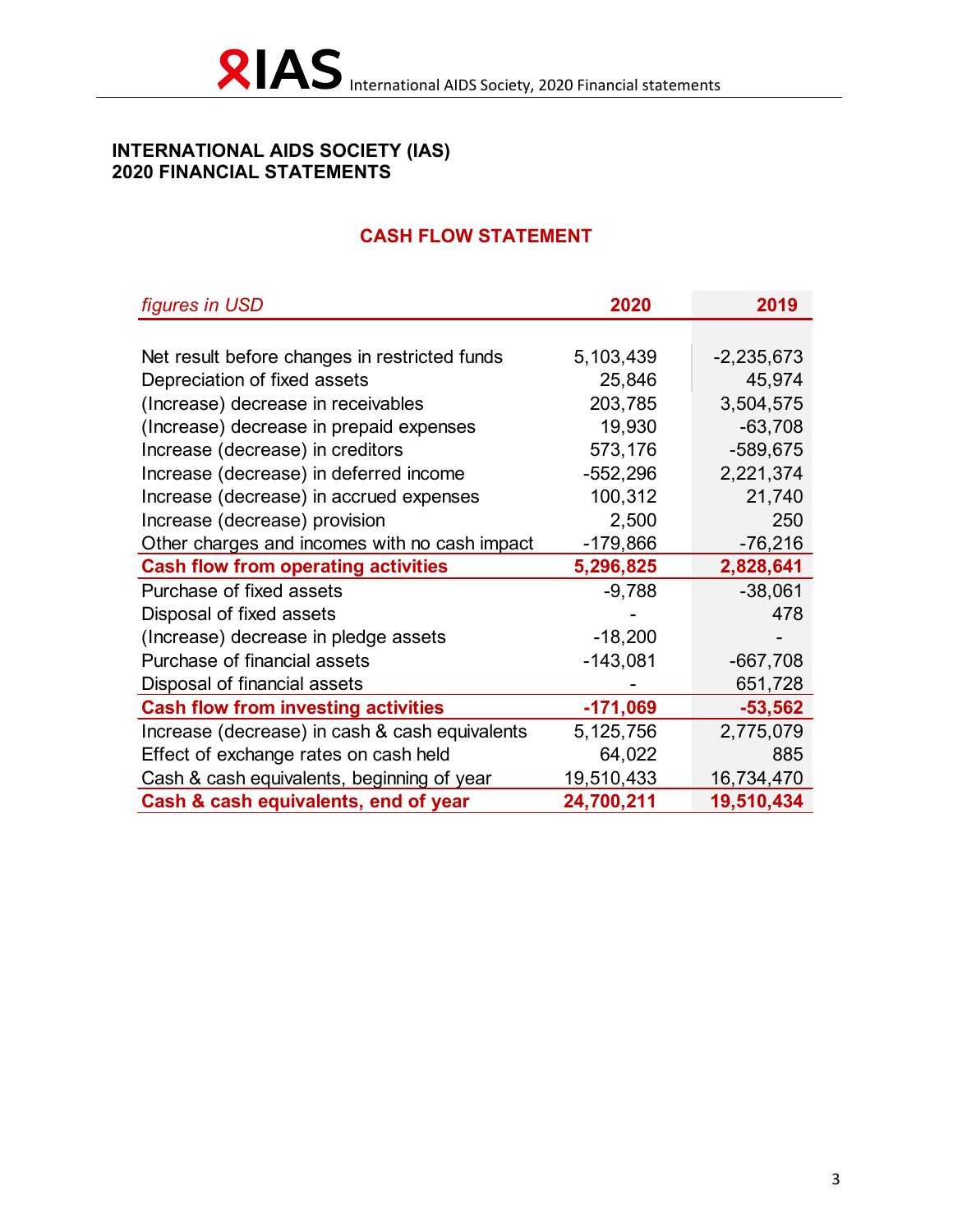# **INTERNATIONAL AIDS SOCIETY (IAS) 2020 FINANCIAL STATEMENTS**

|                                       | Opening<br>balance | Allocation   | <b>Use</b>      | Internal<br>transfers | Net change in<br>2020 | 2020         |
|---------------------------------------|--------------------|--------------|-----------------|-----------------------|-----------------------|--------------|
| Scholarship reserve                   | 765,737            |              |                 |                       |                       | 765,737      |
| Funds restricted to projects          |                    | 16, 194, 017 | $-16, 194, 017$ |                       |                       |              |
| <b>Restricted funds 2020</b>          | 765,737            | 16, 194, 017 | $-16, 194, 017$ |                       |                       | 765,737      |
| Future conferences pre-funding        | $-3,299,560$       | 3,047,226    | $-1,234,795$    |                       | 1,812,431             | $-1,487,129$ |
| AIDS conference revolving fund        | 5,893,536          | 2,344,630    |                 |                       | 2,344,630             | 8,238,166    |
| Future conferences & follow up        | 409,452            |              |                 | $-409,452$            | -409,452              |              |
| IAS conference revolving fund         | 1,916,977          |              |                 |                       |                       | 1,916,977    |
| HIVR4P revolving fund                 | 1,500,000          |              |                 |                       |                       | 1,500,000    |
| Instit. Memory & Admin revolving fund | 2,400,000          |              |                 |                       |                       | 2,400,000    |
| <b>Designated funds</b>               | 8,820,405          | 5,391,856    | $-1,234,795$    | $-409,452$            | 3,747,609             | 12,568,014   |
| General reserve                       | 3,502,531          | 946,377      |                 | 409,452               | 1,355,829             | 4,858,360    |
| <b>Free capital</b>                   | 3,502,531          | 946,377      |                 | 409,452               | 1,355,829             | 4,858,360    |
| Capital of the organization 2020      | 12,322,936         | 6,338,233    | $-1,234,795$    |                       | 5,103,438             | 17,426,375   |

# **STATEMENT OF CHANGES IN CAPITAL AND FUNDS**

|                                       | Opening<br>balance | <b>Allocation</b> | <b>Use</b>    | Internal<br>transfers | Net change in<br>2019 | 2019         |
|---------------------------------------|--------------------|-------------------|---------------|-----------------------|-----------------------|--------------|
| Scholarship reserve                   | 765,737            |                   |               |                       |                       | 765,737      |
| Funds restricted to projects          |                    | 8,635,318         | $-8,635,318$  |                       |                       |              |
| <b>Restricted funds 2019</b>          | 765,737            | 8,635,318         | $-8,635,318$  |                       |                       | 765,737      |
| Future conferences pre-funding        | $-869.855$         | 632,395           | $-3.062, 100$ |                       | $-2,429,705$          | $-3,299,560$ |
| Leadership reserve                    | 54,135             |                   |               | $-54,135$             | $-54, 135$            |              |
| AIDS conference revolving fund        | 5,893,536          |                   |               |                       |                       | 5,893,536    |
| Future conferences & follow up        | 409,452            |                   |               |                       |                       | 409,452      |
| IAS conference revolving fund         | 1,516,325          | 425,591           | $-24,939$     |                       | 400,652               | 1,916,977    |
| HIVR4P revolving fund                 | 1,500,000          |                   |               |                       |                       | 1,500,000    |
| Instit. Memory & Admin revolving fund | 2,400,000          |                   |               |                       |                       | 2,400,000    |
| <b>Designated funds</b>               | 10,903,593         | 1,057,986         | $-3,087,039$  | $-54,135$             | $-2,083,188$          | 8,820,405    |
| General reserve                       | 3,655,020          |                   | $-206,624$    | 54,135                | $-152,489$            | 3,502,531    |
| <b>Free capital</b>                   | 3,655,020          |                   | $-206,624$    | 54,135                | $-152,489$            | 3,502,531    |
| Capital of the organization 2019      | 14,558,613         | 1,057,986         | $-3,293,662$  |                       | $-2,235,676$          | 12,322,936   |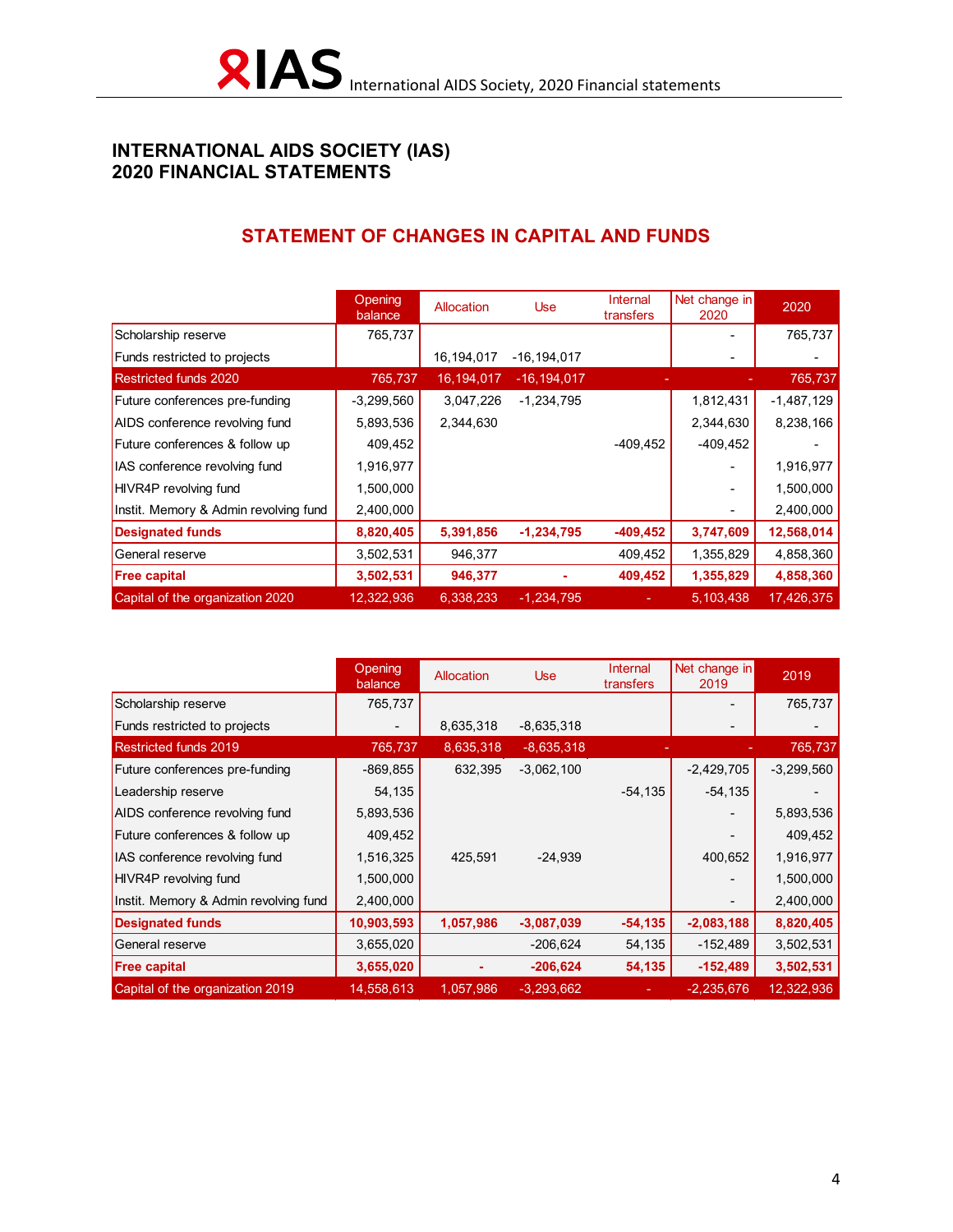# **INTERNATIONAL AIDS SOCIETY (IAS)**

# **NOTES TO THE CONSOLIDATED FINANCIAL STATEMENTS For the year ended 31 December 2020 In USD**

# **1. General information**

The International AIDS Society (IAS) was founded in Stockholm, Sweden, in 1988, and transferred to Geneva, Switzerland, in June 2004 in the form of an independent, not-for-profit association as defined by Article 60 and sequels of the Swiss Civil Code. The IAS is recognized as an international, private, non-governmental, nonprofit organization with its headquarters in Geneva.

The IAS is exempt from Swiss federal and local tax on profits and capital.

The IAS leads collective action on every front of the global HIV response through its membership base, scientific authority and convening power. The society promotes the implementation of evidence-informed and human rights-based strategies for improving the lives of people living with and most vulnerable to acquiring HIV. The IAS is also the steward of the International AIDS Conference, the IAS Conference on HIV Science and the HIV Research for Prevention Conference.

The IAS produces a performance report, which is included in the International AIDS Society Annual Report. The financial statements and the annual report are published on the IAS website: iasociety.org.

# **2. Significant accounting policies**

#### **a. Basis of presentation**

The financial statements of the IAS have been prepared in accordance with the provisions of the Swiss Code of Obligations and the Swiss GAAP, including Swiss GAAP FER 21.

The Swiss GAAP FER are accounting standards that provide a true and fair view of financial position, cash flows and financial activities.

It includes the Swiss GAAP FER 21 "Accounting for charitable non-profit organizations".

The IAS's accounting policies and the format used for the presentation of its financial statements are designed to accurately present its conferences, programmes and other activities.

The financial statements are presented in US dollars. Figures are rounded to the nearest dollar and, therefore, differences may exist within summations.

The 2019 statement of financial position was restated to take into account an asset pledged as collateral for credit card limits. The amount (200,000 USD) was moved from Cash & equivalent to Financial assets.

The Governing Council of the IAS approved these financial statements on 13 July 2021.

#### **b. Currency conversion**

The statements of financial position are converted into US dollars at the year-end rate.

#### **Year-end rate**

|           | 2020 | 2019  |
|-----------|------|-------|
| CHF / USD | 1 13 | 1.03  |
| EUR / USD | 1.23 | 1 1 2 |
| GBP / USD | 1.37 | 1.32  |

The transactions reflected in the statement of activities are converted at the transaction date rate.

#### **c. Scope of the financial statements**

The scope of the financial statements of the IAS includes:

- The account of "International AIDS Society (IAS)", a non-profit registered in Switzerland
- The account of "IAS", an American charity registered in Washington DC, under Section 501 (c) (3) of the Internal Revenue Code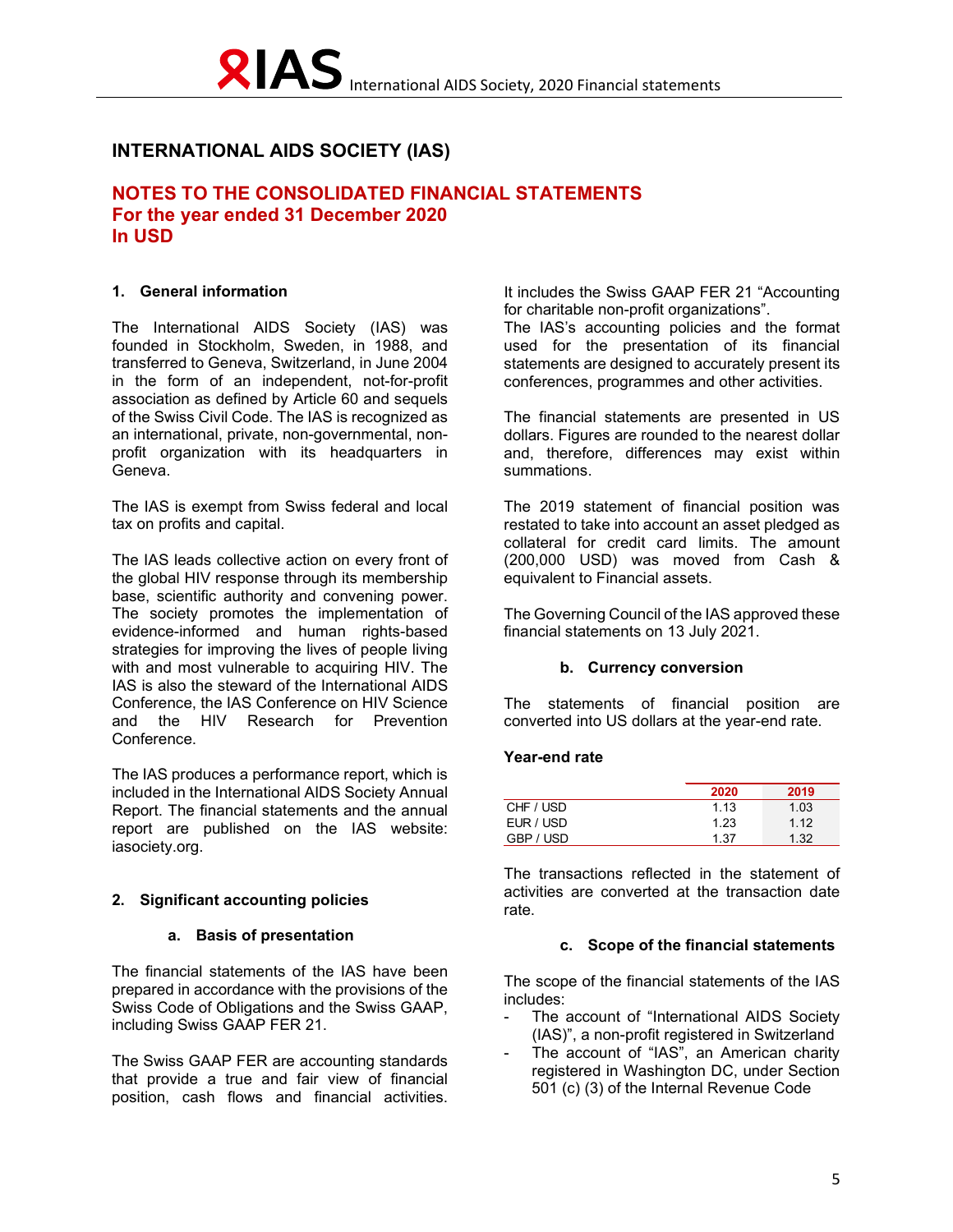The account of "International AIDS Society NPC" registered in South Africa as a nonprofit company (NPC).

# **d. Fixed assets**

Tangible fixed assets purchased from unrestricted funds are capitalized and depreciated over the projected useful life of the assets. Depreciation is calculated using the straight-line method.

The expected useful life of fixed assets is three to five years for IT equipment, office equipment and furniture.

Tangible fixed assets purchased for a conference are expensed in the year of the purchase/conference. Tangible fixed assets purchased from restricted funds are expensed in the year of the purchase.

# **e. Financial assets**

Financial assets are stated at market value.

# **f. Revenue recognition**

Revenue is recognized when the amount can be reliably estimated and it is probable that the IAS will receive the economic benefits.

Grants subject to donor conditions are recognized as an income over the life of the agreement in the year(s) in which the financed expenditures are incurred. At year-end, the difference between the cash received and expenses incurred is accounted for as a receivable and deferred revenue.

Revenue linked to a conference is recognized in the year of the conference.

Unrestricted revenue is recognized as income in the year it is received.

Membership fees are recognized in the year to which they relate.

# **g. Restricted funds**

Restricted funds consist of funds whose purpose is subject to restrictions determined by third parties. The unspent portion of restricted funds is recognized in the balance sheet through allocation to restricted funds.

When these funds are used in subsequent years, they are recognized in the statement of financial activities through the use of funds.

# **h. Receivables**

Accounts receivable are reported at their nominal value less any impairments required.

# **i. Liabilities**

Liabilities are recognized at their nominal amount.

# **j. Related parties**

Related parties are organizations and persons that are able to exercise significant influence, either directly or indirectly, on the IAS's financial or operational decisions. IAS Governing Council members and members of the senior management team are considered to be related parties. Provided they exist and are significant, relations with related parties are disclosed in the notes to the financial statements.

### **k. Provisions**

Provisions are valued at best estimate when the IAS has a legal obligation because of a past event and if it is probable that a payment will be required to settle the obligation.

# **3. Other designated funds**

The IAS Governing Council has set aside funds to cover financial risks and ensure the resilience of the organization.

#### **AIDS conference revolving fund, IAS conference revolving fund, and HIVR4P conference revolving fund**

In accordance with the distribution policy regarding surplus/deficit of the International AIDS Conference, the IAS Conference on HIV Science, and HIV Research for Prevention Conferences (HIVR4P), funds have been set aside to cover financial risks (for example, cancelled or postponed conference, reduced number of registrations, sudden decrease of sponsors).

These revolving funds are also used as working capital to cover costs incurred at an early stage of conference planning before income is received.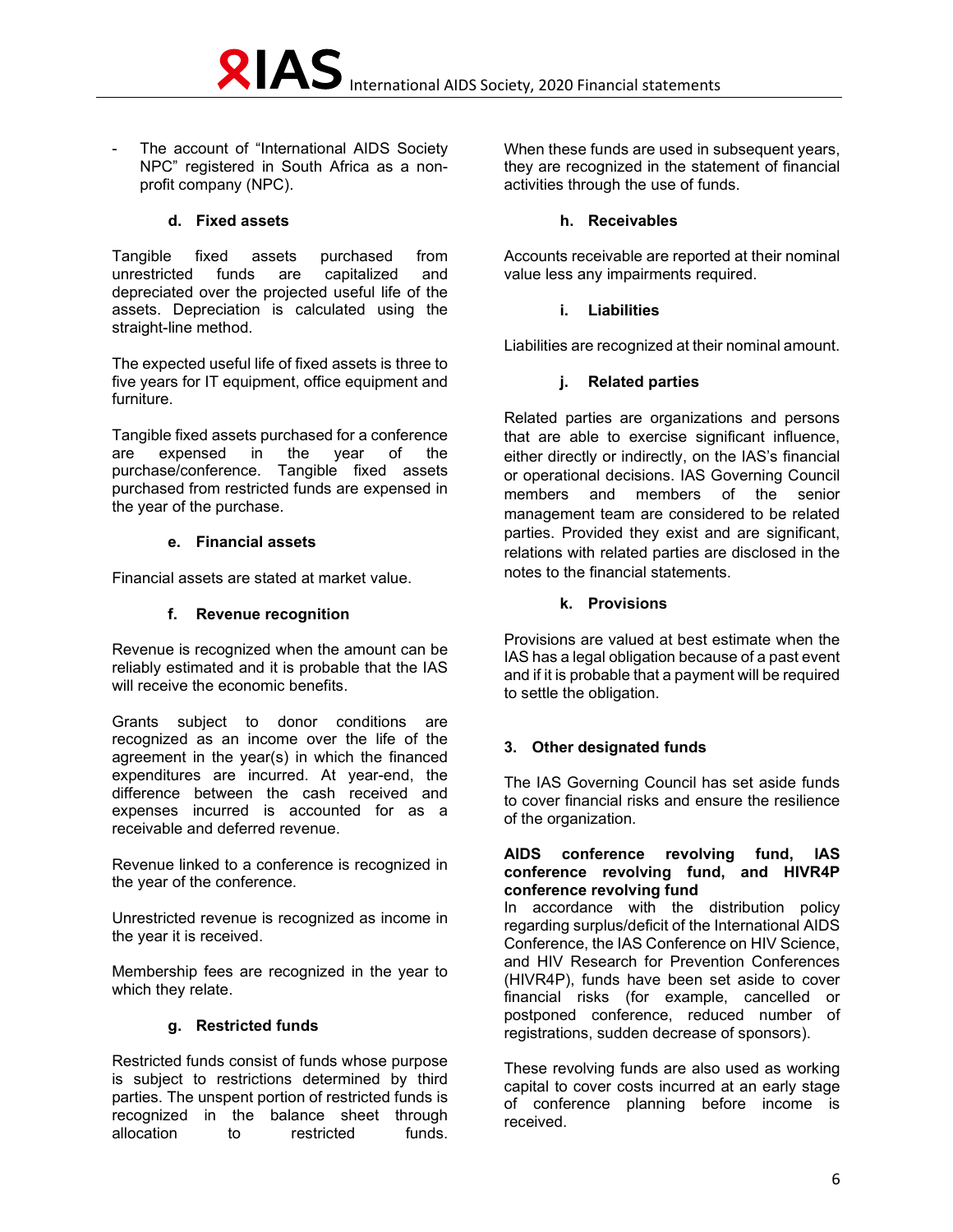### **IAS conference institutional memory and administration revolving fund**

This fund supports the IAS Secretariat in carrying<br>out specific Governing Council-approved out specific Governing conference-related activities.

# **Reserve for future conferences & follow up**

This fund was created to allocate part of the conference operating surplus in 2016 and 2018 to specific activities in conjunction with the 2018 and 2020 International AIDS Conferences (AIDS 2018 and AIDS 2020).

### **4. Income from conferences**

|                              | 2020           | 2019      |
|------------------------------|----------------|-----------|
| Conference registration fees | 4.185.788      | 3.056.076 |
| Exhibition & satellites      | 1.979.618      | 1.549.368 |
| Other                        | $\blacksquare$ | 73.774    |
| Income from conferences      | 6,165,406      | 4,679,218 |

#### **5. Income from governments and public organizations**

|                                      | 2020      | 2019      |
|--------------------------------------|-----------|-----------|
| US National Institutes of Health     | 6.040.160 | 844.392   |
| City of San Francisco                | 2,000,000 |           |
| <b>Swiss Development Cooperation</b> | 218,565   | 394,850   |
| Public Health Agency of Canada       | 176,212   |           |
| France - Agence nationale de         |           |           |
| recherches sur le sida et les        | 118,000   | 95.200    |
| hépatites virales                    |           |           |
| Global Affairs Canada                |           | 226,285   |
| Other                                | 339,971   | 84,925    |
| <b>Governments and public</b>        |           |           |
| organizations                        | 8,892,907 | 1,645,652 |

# **6. Income from foundation grants**

|                                            | 2020                     | 2019      |
|--------------------------------------------|--------------------------|-----------|
| <b>Bill &amp; Melinda Gates Foundation</b> | 1.618.356                | 2.081.792 |
| MAC AIDS Fund                              | $\overline{\phantom{0}}$ | 100.000   |
| Other                                      | 67.522                   | 77.883    |
| <b>Foundation grants</b>                   | 1,685,878                | 2,259,675 |

#### **7. Income from corporate grants and sponsorship**

|                             | 2020      | 2019      |
|-----------------------------|-----------|-----------|
| ViiV Healthcare             | 3,129,976 | 2.952.072 |
| Merck Sharp & Dohme         | 571,774   | 575,000   |
| <b>Gilead Sciences</b>      | 535,258   | 577,160   |
| Janssen Pharmaceutical      | 276,758   | 264,606   |
| <b>Chevron Corporation</b>  | 250.000   | 148,750   |
| Kaiser Permanente           | 250.000   |           |
| <b>Bank of America</b>      | 100,000   |           |
| Other                       | 501,465   | 212,403   |
| <b>Corporate grants and</b> | 5,615,231 | 4,729,992 |
| sponsorship                 |           |           |

### **8. Other income**

|                      | 2020    | 2019    |
|----------------------|---------|---------|
| Online publications  | 377.885 | 376.443 |
| Other incomes        | 32.772  | 84.513  |
| <b>Other incomes</b> | 410.657 | 460,956 |

#### **9. Financial result**

|                         | 2020      | 2019      |
|-------------------------|-----------|-----------|
| Financial gain/loss     | 150.786   | 181.908   |
| Exchange rate gain/loss | $-31.745$ | $-66.430$ |
| <b>Financial result</b> | 119.041   | 115,478   |

Credit cards fees and bank transaction costs are included in operating expenditures.

#### **10. Cash & cash equivalents**

|                         | 2020       | 2019       |
|-------------------------|------------|------------|
| Petty cash              | 12.495     | 14.044     |
| Current accounts        | 8.425.889  | 10.602.867 |
| Deposits                | 16.261.826 | 8.893.522  |
| Cash & cash equivalents | 24,700,211 | 19,510,433 |

#### **11. Receivables, conferences & programmes**

|                                            | 2020    | 2019    |
|--------------------------------------------|---------|---------|
| Various donors for conferences             | 174.248 | 186.134 |
| Various donors for programmes              | 394.260 | 516,353 |
| Receivables, conferences and<br>programmes | 568,508 | 702,487 |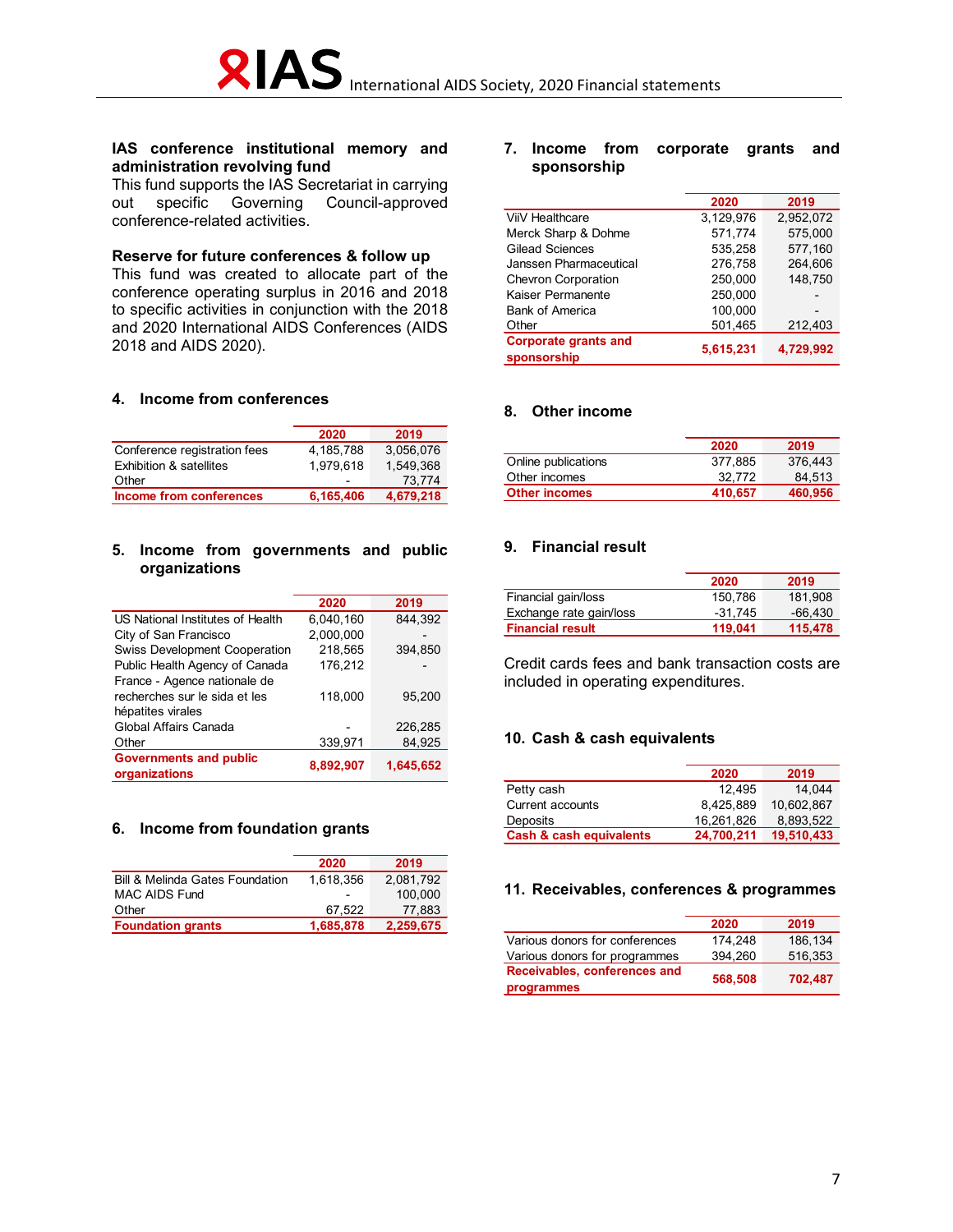# **12. Other receivables 13. Financial assets**

|                          | 2020   | 2019   |
|--------------------------|--------|--------|
| Swiss VAT                | 17.802 | 48.329 |
| Other                    | 8.279  | 47.558 |
| <b>Other receivables</b> | 26.081 | 95,888 |

|                              | 2020      | 2019      |
|------------------------------|-----------|-----------|
| <b>Financial investments</b> | 1.329.397 | 1.070.471 |
| Pledged assets               | 218.200   | 200,000   |
| <b>Financial assets</b>      | 1,547,597 | 1,270,471 |

Financial investments include bonds and equities. They are all socially responsible investments.

Pledged assets are collateral for credit cards limits.

# **14. Tangible fixed assets**

| <b>Fixed assets</b>                | <b>Furniture</b><br>& fixture | <b>Hardware</b><br>& software | Total   |
|------------------------------------|-------------------------------|-------------------------------|---------|
| Gross value of cost                |                               |                               |         |
| At 1 January 2020                  | 227,628                       | 456,118                       | 683,746 |
| <b>Additions</b>                   |                               | 9,788                         | 9,788   |
| Disposals / transfers              |                               |                               |         |
| Cost 31 December 2020              | 227,628                       | 465,906                       | 693,533 |
| <b>Accumulated depreciation</b>    |                               |                               |         |
| At 1 January 2020                  | 227,628                       | 421,087                       | 648,714 |
| Depreciation                       |                               | 25,846                        | 25,846  |
| Disposals / transfers              |                               |                               |         |
| At 31 December 2020                | 227,628                       | 446,932                       | 674,560 |
| Net book value at 31 December 2020 |                               | 18,973                        | 18,973  |
| Gross value of cost                |                               |                               |         |
| At 1 January 2019                  | 227,628                       | 418,535                       | 646,163 |
| <b>Additions</b>                   |                               | 38,061                        | 38,061  |
| Disposals / transfers              |                               | $-478$                        | $-478$  |
| Cost 31 December 2019              | 227,628                       | 456,118                       | 683,746 |
| <b>Accumulated depreciation</b>    |                               |                               |         |
| At 1 January 2019                  | 227,628                       | 375,112                       | 602,740 |
| Depreciation                       |                               | 45,974                        | 45,974  |
| Disposals / transfers              |                               |                               |         |
| At 31 December 2019                | 227,628                       | 421,087                       | 648,714 |
| Net book value at 31 December 2019 |                               | 35,031                        | 35,031  |

#### **15. Payables, conferences and programmes 16. Other payables**

|                           | 2020    | 2019    |
|---------------------------|---------|---------|
| Payables, conferences     | 281.458 | 197.522 |
| Payables, programmes      | 595.773 | 269,855 |
| Payables, conferences and | 877,231 | 467,377 |
| programmes                |         |         |

|                | 2020    | 2019    |
|----------------|---------|---------|
| VAT            | 293.913 | 130.591 |
| Other payables | 293,913 | 130,591 |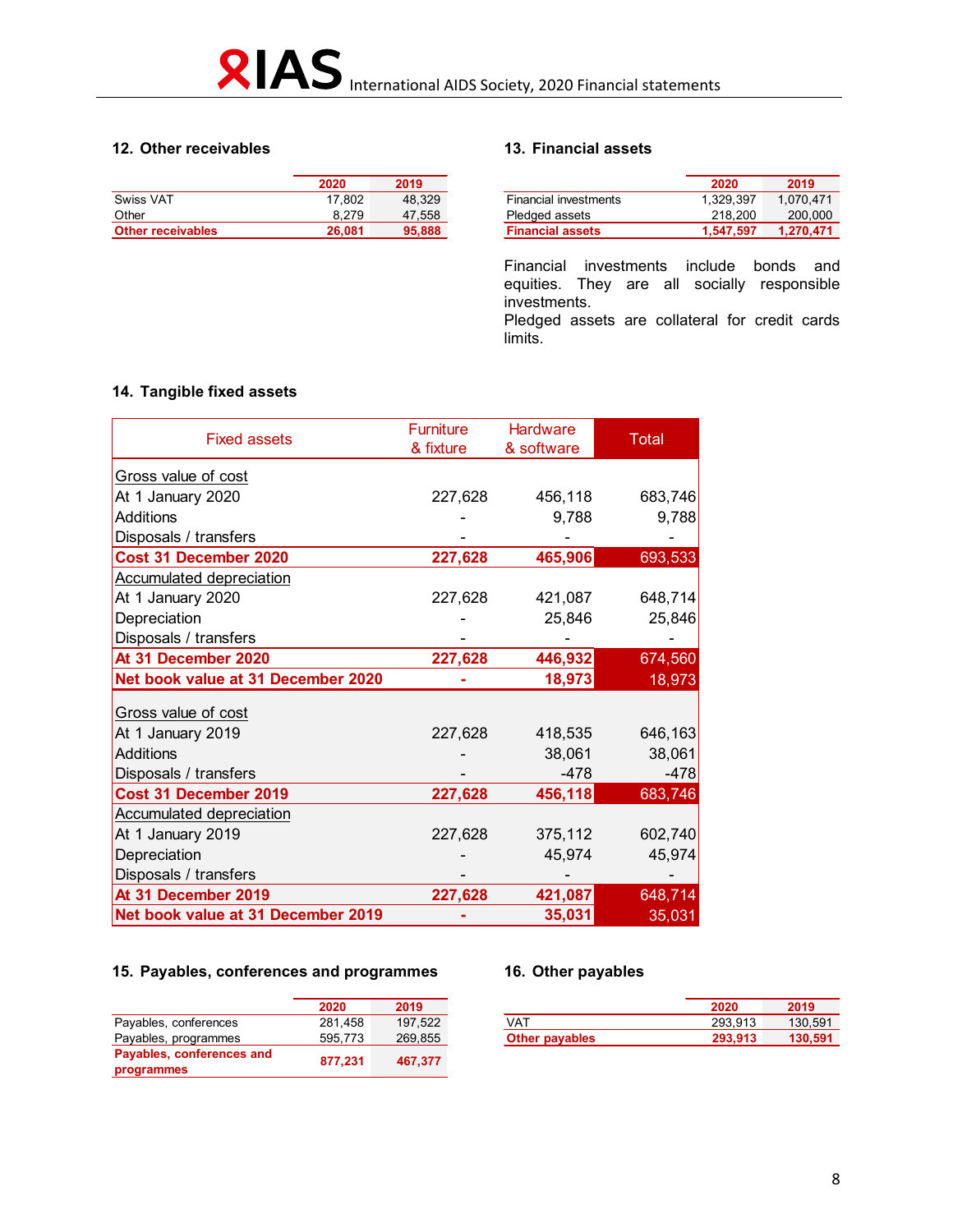# **17. Accrued expenses**

|                             | 2020    | 2019    |
|-----------------------------|---------|---------|
| Pension fund                | 247.982 | 216.197 |
| Other social debts          | 63.633  | 57.018  |
| Accrued annual leave        | 291.986 | 220.230 |
| Accrued conference expenses | 127,800 | 124.690 |
| Other accrued expenses      | 7,500   | 20,455  |
| <b>Accrued expenses</b>     | 738.901 | 638,589 |

# **18. Deferred income**

|                                        | 2020      | 2019      |
|----------------------------------------|-----------|-----------|
| <b>Educational Fund</b>                | 1,613,962 | 593.774   |
| HIV R4P                                | 1,327,586 | 1,027,464 |
| Membership                             | 912,988   | 688,627   |
| <b>CIPHER</b>                          | 773.902   | 1,123,443 |
| Vaccine Enterprise                     | 500,112   | 657,359   |
| Heart of Stigma                        | 439.122   |           |
| <b>Differentiated Service Delivery</b> | 436.748   | 1.489.798 |
| AIDS 2020                              |           | 1,166,081 |
| Other programmes                       | 772,472   | 582,643   |
| <b>Deferred income</b>                 | 6,776,893 | 7,329,189 |
|                                        |           |           |

# **19. Provision**

A provision has been set up to refurbish the Geneva office at the end of the lease. This provision amounts to CHF 25,000 (USD 28,250 in 2020).

# **20. Remuneration of Governing Council members and directors**

All members of the IAS Governing Council are appointed on a voluntary basis and do not receive any remuneration for their mandate.

The senior management team is composed of seven directors. Their total gross salaries (including salaries, all benefits and all social charges) amounted to a total of CHF 1,177,646 (CHF 1,231,965 in 2019).

# **21. Employees, full-time equivalents**

In 2020, the annual number of full-time equivalents based in Switzerland was 65 (61 in 2019) and 6 in the USA (4 in 2019).

# **22. Pension plan obligation**

In compliance with the Swiss Federal Law on Occupational Retirement, the IAS operates a pension plan for all its employees in Geneva. The occupational benefits are provided by a collective foundation, Caisse Inter-Entreprises de prévoyance professionnelle (CIEPP), according to a defined-contribution benefit plan.

# **23. Auditors fees**

|                             | 2020   | 2019   |
|-----------------------------|--------|--------|
| Audit of statutory accounts | 46.555 | 53.323 |
| Other audits and services   | 41.660 | 27.121 |
| <b>Total auditors fees</b>  | 88.215 | 80,444 |

# **24. Bank guarantee**

The IAS has a CHF 111,125 bank guarantee from UBS AG for its office rental in favour of the Fondation des Immeubles pour les Organisations Internationales (FIPOI).

# **25. Off-balance sheet commitment**

The IAS has no commitment for more than 12 months.

# **26. Subsequent events**

No events occurred subsequent to 31 December 2020 which could have a material impact on the understanding of these financial statements.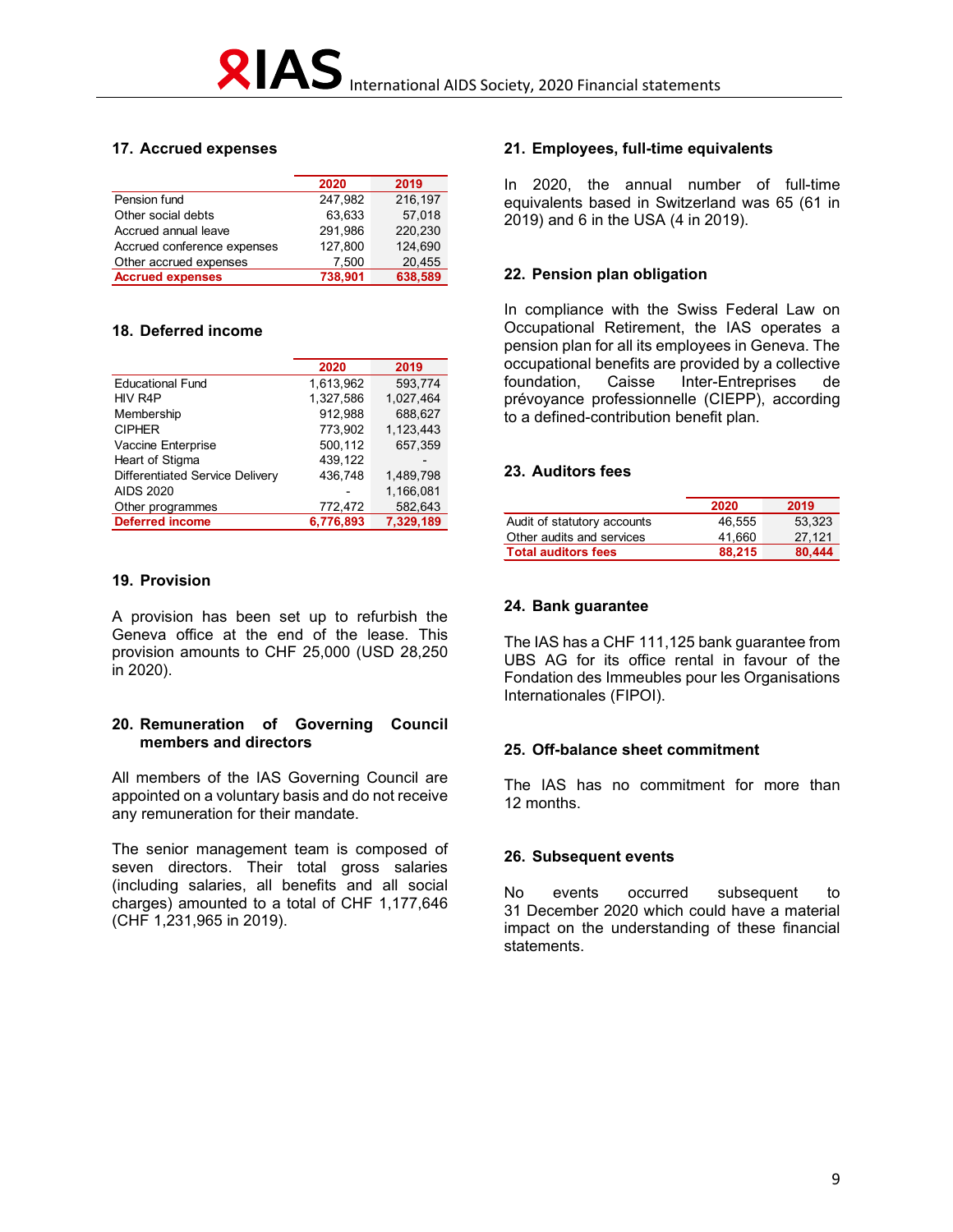### **27. Statement of activities by nature and destination (a)**

|                                      | ILF.                     | <b>JIAS</b>              | <b>CIPHER</b>            | <b>CURE</b>              | Youth<br><b>Voices</b>   | <b>ATC</b>               | <b>DSD</b>               | <b>PCC</b>               | <b>VE</b>                | <b>Stigma</b>            | Educ. Fund               | <b>MWFP</b>              | Other                    | <b>Total HIV</b><br>programmes |
|--------------------------------------|--------------------------|--------------------------|--------------------------|--------------------------|--------------------------|--------------------------|--------------------------|--------------------------|--------------------------|--------------------------|--------------------------|--------------------------|--------------------------|--------------------------------|
| Membership fees                      |                          |                          |                          |                          |                          |                          |                          |                          |                          |                          |                          |                          |                          |                                |
| Income from conferences              |                          |                          |                          |                          |                          |                          |                          |                          |                          |                          |                          |                          |                          |                                |
| Governments and public organizations |                          |                          |                          | 30,783                   |                          |                          |                          | 64,627                   | 513,548                  |                          | 195,973                  |                          |                          | 804,931                        |
| Foundation grants                    |                          |                          |                          | 48,452                   |                          |                          | 925,615                  | $\overline{\phantom{a}}$ | 229,248                  | 133,866                  |                          |                          | 12,642                   | ,349,823                       |
| Corporate grants and sponsorship     | 221.000                  |                          | 1,598,615                | 57,926                   | 117.792                  | 87,984                   |                          | 30,000                   |                          |                          | 501,639                  | 286,427                  | $\overline{a}$           | 2,901,384                      |
| Other income                         |                          | 377,925                  |                          |                          |                          |                          |                          |                          |                          |                          |                          | 1,295                    |                          | 379,220                        |
| <b>Income</b>                        | 221,000                  | 377,925                  | 1,598,615                | 137,161                  | 117,792                  | 87,984                   | 925,615                  | 94,627                   | 742,796                  | 133,866                  | 697,612                  | 287,722                  | 12,642                   | 5,435,358                      |
| <b>Personnel cost</b>                | 52,824                   | 326,133                  | 475.837                  | 61.754                   | 50,397                   | $\overline{\phantom{a}}$ | 294,502                  | 55.179                   | 554.779                  | 52,071                   | 353,076                  | 136,825                  | $\overline{a}$           | 2,413,376                      |
| Consultants & services               | 9,680                    | 1,997                    | 132,611                  | 20,680                   | 5,853                    | 87,963                   | 466,101                  | 18,043                   | 137,814                  | 2,400                    | 96,244                   | 8,783                    | $\overline{\phantom{a}}$ | 988,168                        |
| Administration and depreciation      | 598                      | 61                       | 7.341                    |                          |                          | 22                       | 2,524                    |                          | 1,073                    |                          | 1.525                    |                          |                          | 13,144                         |
| <b>Travel expenses</b>               | 591                      | 1.198                    | 6.438                    | 1.883                    | 362                      |                          | 8,469                    | $-64$                    | 5,380                    | $\overline{\phantom{a}}$ | 11,834                   | 7,574                    | $\overline{a}$           | 43,663                         |
| Conf/congress/operating expenses     | 1,620                    | 540                      | 38,233                   | 42.445                   | 6.181                    | $\sim$                   | 61,692                   | 49.100                   | 43.750                   | 10,050                   | 234,933                  | 2,180                    |                          | 490,724                        |
| Other expenses                       |                          |                          |                          |                          |                          |                          |                          |                          |                          |                          |                          |                          |                          |                                |
| Subgrants and prizes                 |                          | $\overline{\phantom{a}}$ | 938.156                  | 10,305                   | 55,000                   |                          | 92,327                   |                          |                          | 79,953                   |                          | 132,360                  |                          | ,308,101                       |
| <b>Expense</b>                       | 65,313                   | 329,928                  | 1,598,615                | 137,067                  | 117,792                  | 87,984                   | 925,614                  | 122,258                  | 742,796                  | 144,474                  | 697,612                  | 287,722                  | <b>Section</b>           | 5,257,176                      |
| <b>Operating result</b>              | 155,687                  | 47,997                   | A.                       | 94                       | $\sim$                   | ٠                        |                          | $-27,631$                | ×.                       | $-10,608$                | ×.                       | ٠                        | 12,642                   | 178,182                        |
| <b>Financial result</b>              |                          |                          |                          |                          |                          |                          |                          |                          |                          |                          |                          |                          |                          |                                |
| Result before change in restr. funds | 155,687                  | 47,997                   | ×.                       | 94                       |                          | ٠                        |                          | $-27,631$                | $\sim$                   | $-10,608$                | ×.                       |                          | 12,642                   | 178,182                        |
| Future conferences pre-funding       |                          |                          |                          |                          |                          |                          |                          |                          |                          |                          |                          |                          |                          |                                |
| AIDS Conference Revolving Fund       | $\overline{\phantom{0}}$ | $\overline{\phantom{a}}$ |                          | $\overline{\phantom{0}}$ | $\overline{\phantom{a}}$ | $\overline{\phantom{a}}$ |                          |                          | $\overline{\phantom{0}}$ | $\overline{\phantom{a}}$ | $\overline{\phantom{a}}$ |                          |                          |                                |
| <b>Designated funds</b>              | ×.                       | ٠                        | A.                       | <b>ум.</b>               | ٠                        | $\sim$                   | $\sim$                   |                          | $\sim$                   |                          | ٠                        | ۰                        |                          |                                |
| General reserve                      | $-155,687$               | $-47,997$                | $\overline{\phantom{a}}$ | $-94$                    | $\blacksquare$           | $\overline{\phantom{a}}$ | $\overline{\phantom{a}}$ | 27,631                   | $\overline{\phantom{a}}$ | 10,608                   | $\overline{\phantom{a}}$ | $\overline{\phantom{a}}$ | $-12,642$                | $-178,182$                     |
| <b>Result after transfers</b>        |                          |                          |                          |                          |                          |                          |                          |                          |                          |                          |                          |                          |                          |                                |

ILF: Industry Liaison Forum; JIAS: Journal of the International Aids Society; CIPHER: Collaborative Initiative for Paediatric HIV Education and Research; CURE: Towards an HIV Cure; ATC: Adolescent HIV Treatment Coalition; DSD: Differentiated Service Delivery; PCC: Person Centered Care; VE: Global HIV Vaccine Enterprise; Stigma: Heart of Stigma; Educ. Fund: IAS Educational Fund; MWFP: Mark Wainberg Fellowship Programme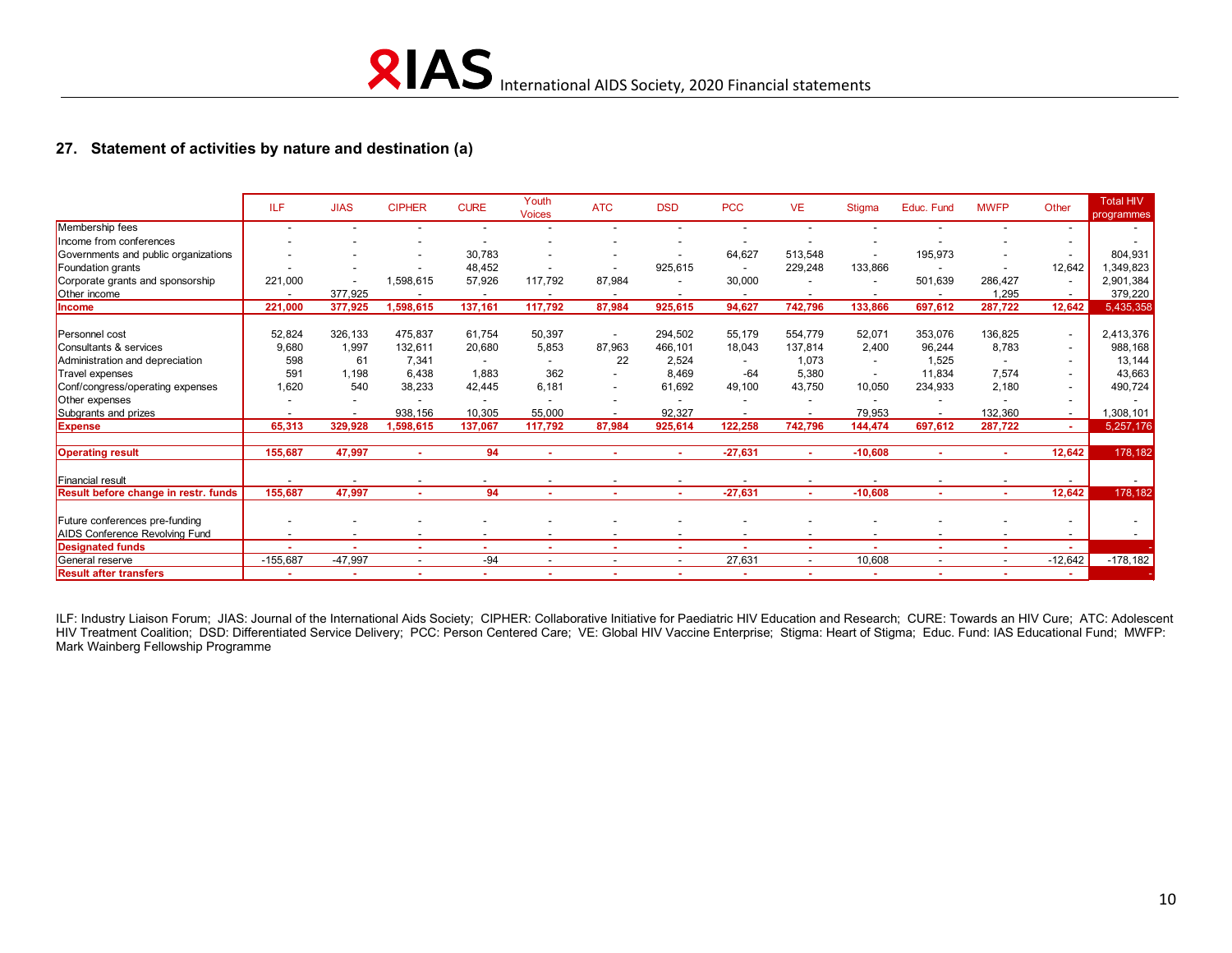# **27. Statement of activities by nature and destination (b)**

|                                       | <b>AIDS 2020</b> | <b>IAS 2021</b> | R4P 2021   | <b>COVID</b><br>Prevention | <b>AIDS 2022</b>         | <b>Total</b><br>conferences |
|---------------------------------------|------------------|-----------------|------------|----------------------------|--------------------------|-----------------------------|
|                                       |                  |                 |            |                            |                          |                             |
| Membership fees                       |                  |                 |            |                            | $\sim$                   |                             |
| Income from conferences               | 6.165.406        |                 |            |                            | $\sim$                   | 6.165.406                   |
| Governments and public organizations  | 8,016,863        |                 |            |                            | $\sim$                   | 8,016,863                   |
| Foundation grants                     | 143.874          |                 |            |                            | $\sim$                   | 143.874                     |
| Corporate grants and sponsorship      | 2,411,200        |                 |            |                            | $\overline{\phantom{a}}$ | 2,411,200                   |
| Other income                          |                  |                 |            |                            | $\sim$                   |                             |
| Income                                | 16,737,343       |                 |            |                            | $\sim$                   | 16,737,343                  |
|                                       |                  |                 |            |                            |                          |                             |
| Personnel cost                        | 5,072,515        | 106,336         | 424,038    | $\blacksquare$             | 59,710                   | 5,662,599                   |
| Consultants & services                | 3,575,341        | 21,561          | 364.361    | 74,147                     | $\sim$                   | 4,035,411                   |
| Administration and depreciation       | 862.348          | 55,281          | 72.831     |                            | $\blacksquare$           | 990.461                     |
| Travel expenses                       | $-13,351$        | 1,466           | 35,515     |                            | $\sim$                   | 23,630                      |
| Conf/congress/operating expenses      | 998.571          |                 | 19.117     |                            | $\sim$                   | 1.017.688                   |
| Other expenses                        | 6,051            |                 |            |                            | $\overline{\phantom{a}}$ | 6,051                       |
| Subgrants and prizes                  | 210.400          |                 |            |                            |                          | 210,400                     |
| <b>Expense</b>                        | 10,711,876       | 184,645         | 915,862    | 74,147                     | 59,710                   | 11,946,241                  |
|                                       |                  |                 |            |                            |                          |                             |
| <b>Operating result</b>               | 6,025,466        | $-184,645$      | $-915,862$ | $-74,147$                  | $-59,710$                | 4,791,102                   |
| <b>Financial result</b>               | $-7,610$         |                 | $-430$     |                            | $\overline{\phantom{a}}$ | $-8,040$                    |
| Result before change in restr. funds  | 6,017,856        | $-184.645$      | $-916,293$ | $-74,147$                  | $-59,710$                | 4,783,062                   |
|                                       |                  |                 |            |                            |                          |                             |
| Future conferences pre-funding        | $-3.047.226$     | 184,645         | 916,293    | 74,147                     | 59.710                   | $-1.812.431$                |
| <b>AIDS Conference Revolving Fund</b> | $-2.344.630$     |                 |            |                            | $\sim$                   | $-2,344,630$                |
| <b>Designated funds</b>               | $-5,391,856$     | 184,645         | 916,293    | 74,147                     | 59,710                   | $-4, 157, 061$              |
| General reserve                       | $-626,000$       | $\sim$          |            |                            | $\sim$                   | $-626,000$                  |
| Result after transfers                |                  |                 | ٠          |                            | $\sim$                   |                             |

| <b>Grand total</b> | <b>Total HIV</b> | Govern,    |           |
|--------------------|------------------|------------|-----------|
|                    | programmes       |            | mgm, adm. |
| 418,644            |                  | 418,644    |           |
| 6,165,406          |                  |            |           |
| 8,892,907          | 804,931          | 71.113     |           |
| 1,685,878          | 1,349,823        | 192,181    |           |
| 5,615,231          | 2,901,384        | 302.647    |           |
| 410,657            | 379,220          | 31,437     |           |
| 23, 188, 724       | 5,435,358        | 1,016,023  |           |
|                    |                  |            |           |
| 8,797,324          | 2,413,376        | 721,348    |           |
| 5, 131, 744        | 988,168          | 108,165    |           |
| 1,169,647          | 13.144           | 166.042    |           |
| 72,647             | 43,663           | 5,353      |           |
| 1,508,411          | 490,724          |            |           |
| 6,051              |                  |            |           |
| 1,518,501          | 1,308,101        |            |           |
| 18,204,326         | 5,257,176        | 1,000,908  |           |
|                    |                  |            |           |
| 4,984,398          | 178,182          | 15,115     |           |
|                    |                  |            |           |
| 119,041            |                  | 127,081    |           |
| 5,103,439          | 178,182          | 142,196    |           |
|                    |                  |            |           |
| $-1,812,431$       |                  |            |           |
| $-2,344,630$       |                  |            |           |
| $-4,157,061$       |                  |            |           |
| $-946,377$         | $-178,182$       | $-142,196$ |           |
|                    |                  |            |           |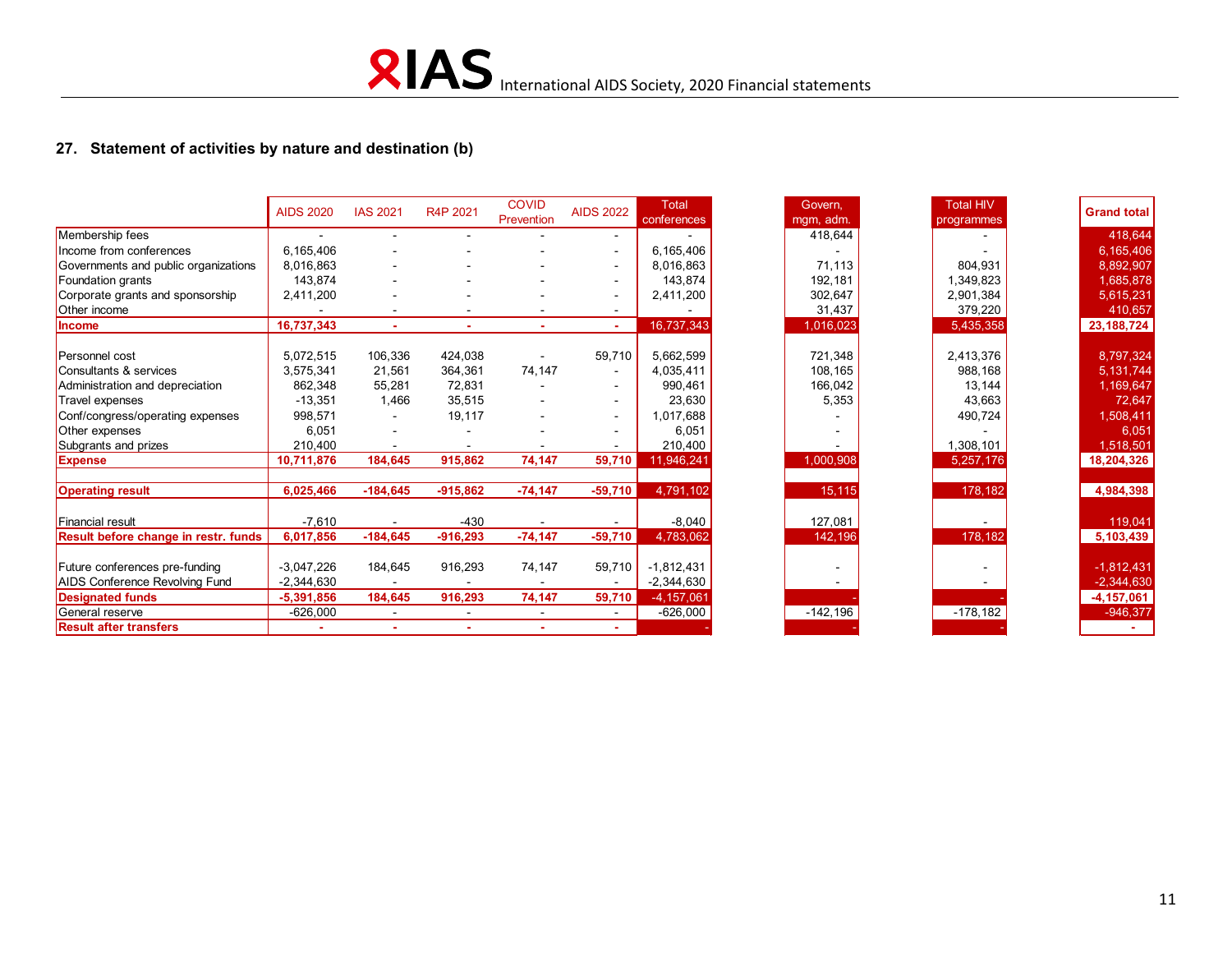

Report of the Auditor to the Governing Council of the International AIDS Society (IAS)

Statement of Income and Expenditures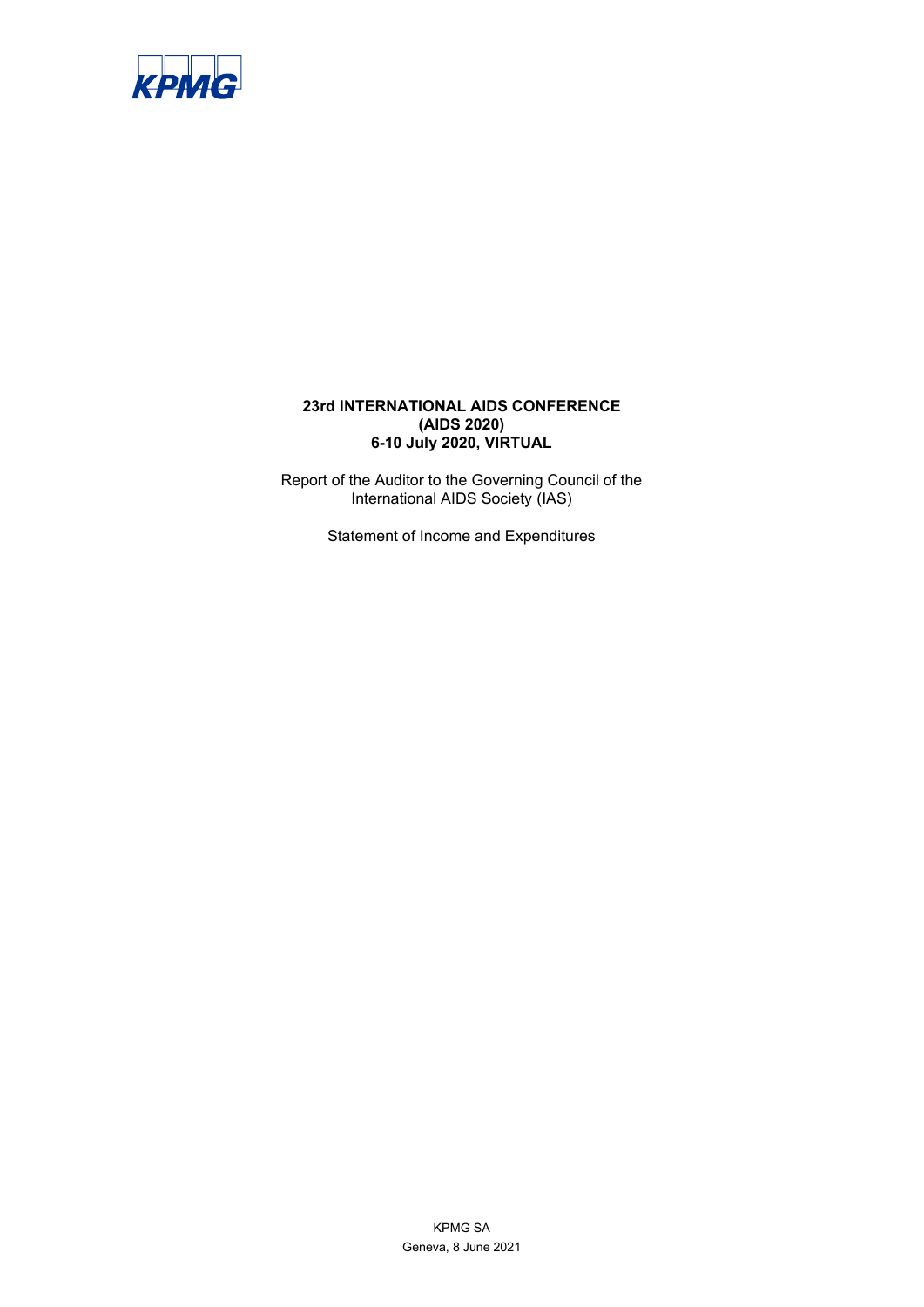

**KPMG SA** Esplanade de Pont-Rouge 6 PO Box 1571 CH-1211 Geneva 26

+41 58 249 25 15 kpmg.ch

## **Report of the Auditor to the Governing Council of the International AIDS Society (IAS), Geneva**

# **23rd INTERNATIONAL AIDS CONFERENCE (AIDS 2020) 6-10 July 2020, VIRTUAL**

As auditor, we have audited the accompanying statement of income and expenditures of the 23rd INTERNATIONAL AIDS CONFERENCE (AIDS 2020) on 6-10 July 2020 which comprise of the final statement of income and expenditures and the explanatory notes.

#### **Management's Responsibility**

The Management is responsible for the preparation of the statement of income and expenditures in accordance with the requirements of Swiss law. This responsibility includes designing, implementing and maintaining an internal control system relevant to the preparation of statement of income and expenditures that are free from material misstatement, whether due to fraud or error. The Management is further responsible for selecting and applying appropriate accounting policies and making accounting estimates that are reasonable in the circumstances.

#### **Auditor's Responsibility**

Our responsibility is to express an opinion on this statement of income and expenditures based on our audit. We conducted our audit in accordance with Swiss law and Swiss Auditing Standards. Those standards require that we plan and perform the audit to obtain reasonable assurance whether the financial statements are free from material misstatement.

An audit involves performing procedures to obtain audit evidence about the amounts and disclosures in the statement of income and expenditures. The procedures selected depend on the auditor's judgment, including the assessment of the risks of material misstatement of the statement of income and expenditures, whether due to fraud or error. In making those risk assessments, the auditor considers the internal control system relevant to the entity's preparation of the statement of income and expenditures in order to design audit procedures that are appropriate in the circumstances, but not for the purpose of expressing an opinion on the effectiveness of the entity's internal control system. An audit also includes evaluating the appropriateness of the accounting policies used and the reasonableness of accounting estimates made, as well as evaluating the overall presentation of the statement of income and expenditures. We believe that the audit evidence we have obtained is sufficient and appropriate to provide a basis for our audit opinion.

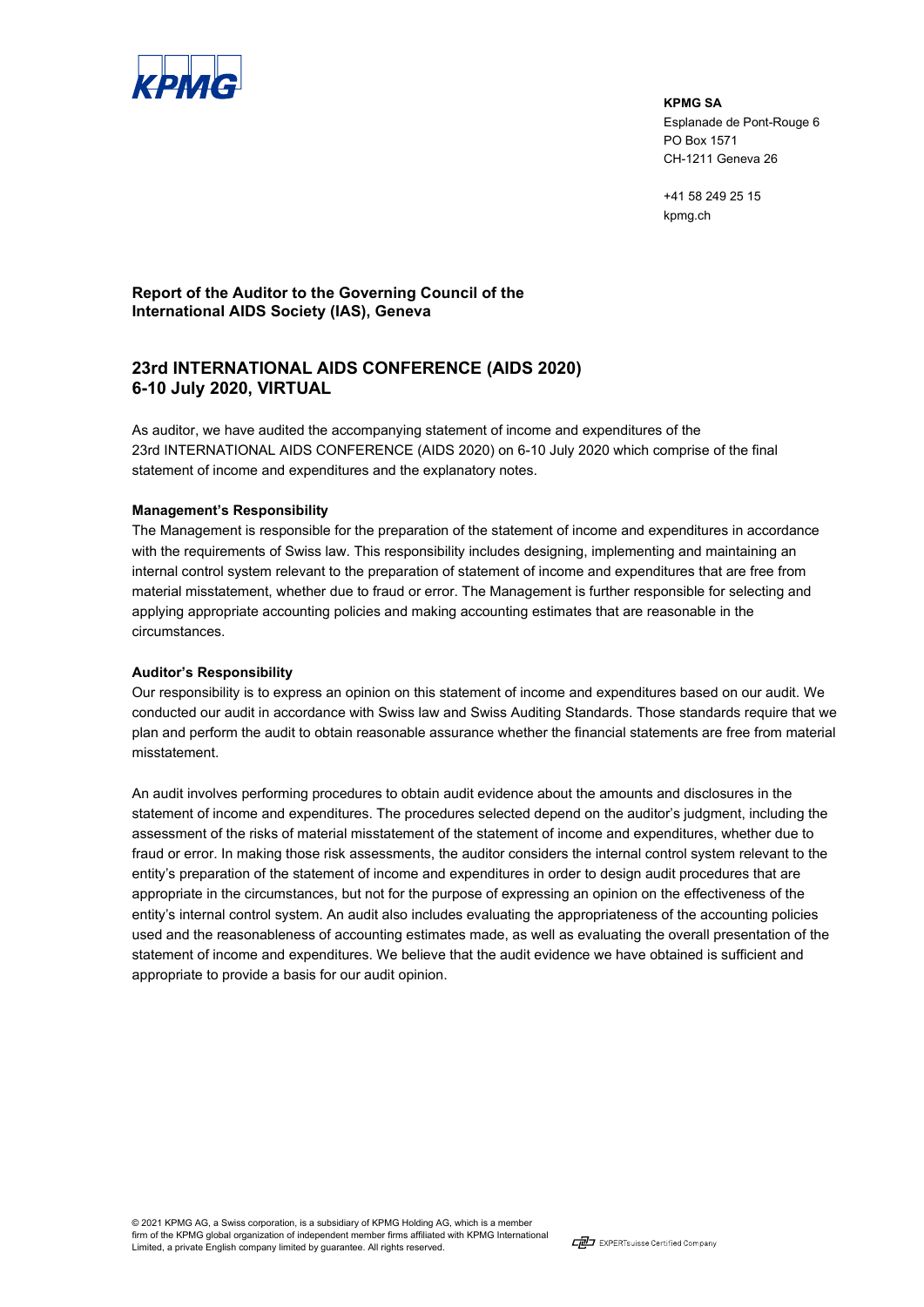

Report of the Auditor to the Governing Council of the International AIDS Society on the Statement of Income and Expenditures

#### **Opinion**

In our opinion, the final statement of income and expenditures in relation with the 23rd INTERNATIONAL AIDS CONFERENCE (AIDS 2020) on 6-10 July 2020 complies with Swiss law, the association's bylaws and is in accordance with the accounting policies described in note 2 to the financial statements of the International AIDS Society for the year ended 31 December 2020.

KPMG SA

Pierre-Henri Pingeon and The Termin Chassard Licensed Audit Expert Auditor in Charge

Geneva, 8 June 2021

Enclosure:

- Final Statement of Income and Expenditures and explanatory notes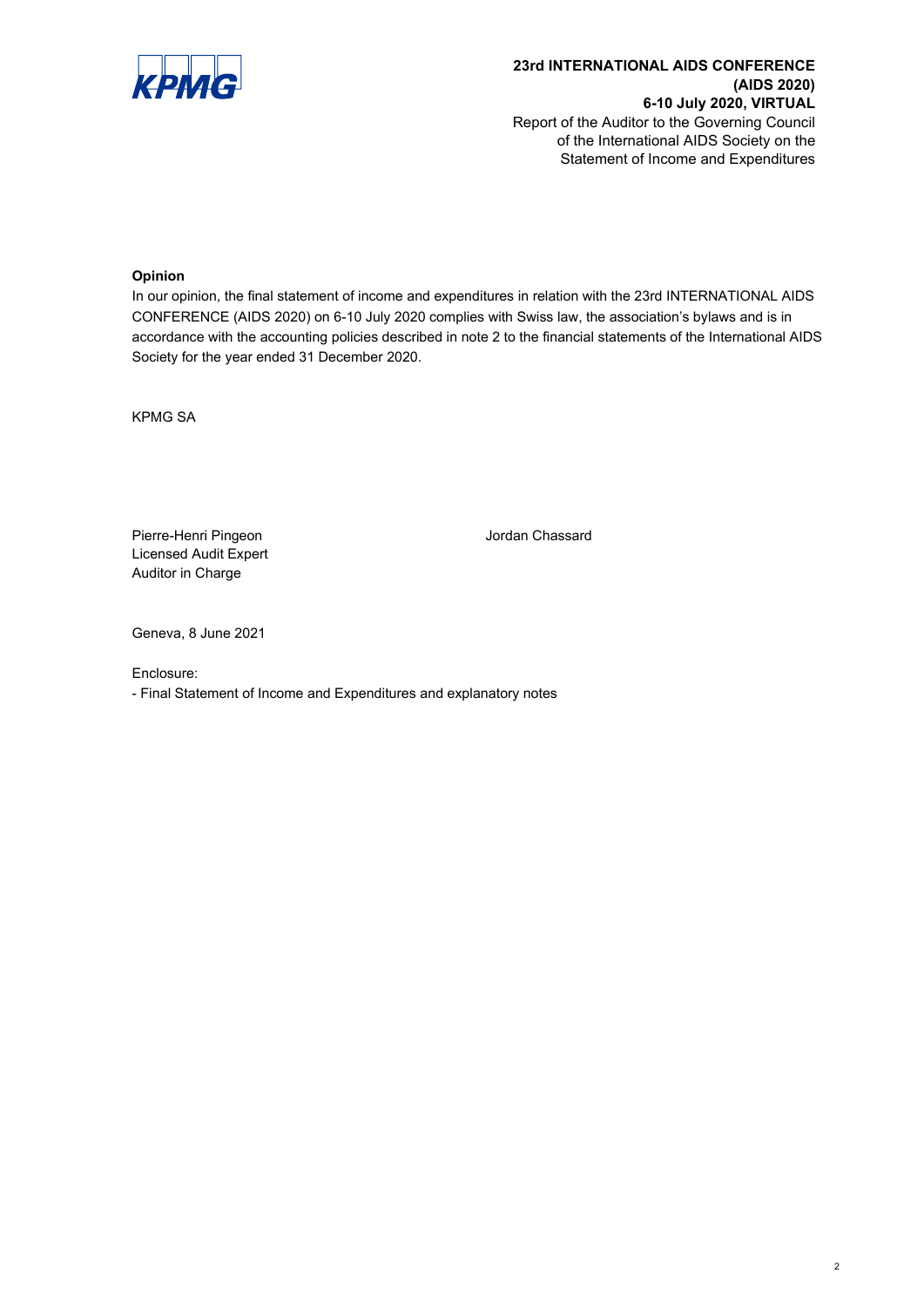

# **STATEMENT OF INCOME & EXPENDITURES**

|                                              | <b>Notes</b>   | <b>USD</b> |
|----------------------------------------------|----------------|------------|
| <b>Sponsors &amp; Donors</b>                 | 1              | 10,601,187 |
| <b>Exhibitions &amp; Satellites</b>          |                | 1,950,368  |
| <b>Registration Fees</b>                     | $\overline{2}$ | 4,185,788  |
| <b>TOTAL INCOME</b>                          |                | 16,737,343 |
| Logistics                                    | 3              | 1,694,037  |
| <b>Exhibitions &amp; Satellites</b>          |                | 155,459    |
| Scholarships                                 | 4              | 1,074,021  |
| <b>Local Secretariat</b>                     |                | 892,305    |
| Programme                                    |                | 2,048,828  |
| Global Village & Youth Programme             |                | 359,708    |
| <b>IAS Conference Secretariat</b>            | 5              | 2,366,328  |
| Information & Communication Technologies     |                | 830,069    |
| Communications                               |                | 1,716,334  |
| Evaluation                                   |                | 327,789    |
| <b>Resource Development</b>                  |                | 567,894    |
| Governance & Partnerships                    | 6              | 393,824    |
| Audit & Finance                              |                | 726,622    |
| <b>Other Financial Costs</b>                 | 7              | 389,527    |
| <b>Start-up Costs</b>                        | 8              | 223,968    |
| <b>TOTAL EXPENDITURES</b>                    |                | 13,766,713 |
| Allocation to AIDS Conference Revolving Fund | 9              | 2,344,630  |
| <b>Allocation to General Reserve</b>         | 9              | 626,000    |
|                                              |                |            |
| <b>FINAL RESULT</b>                          |                | $\bf{0}$   |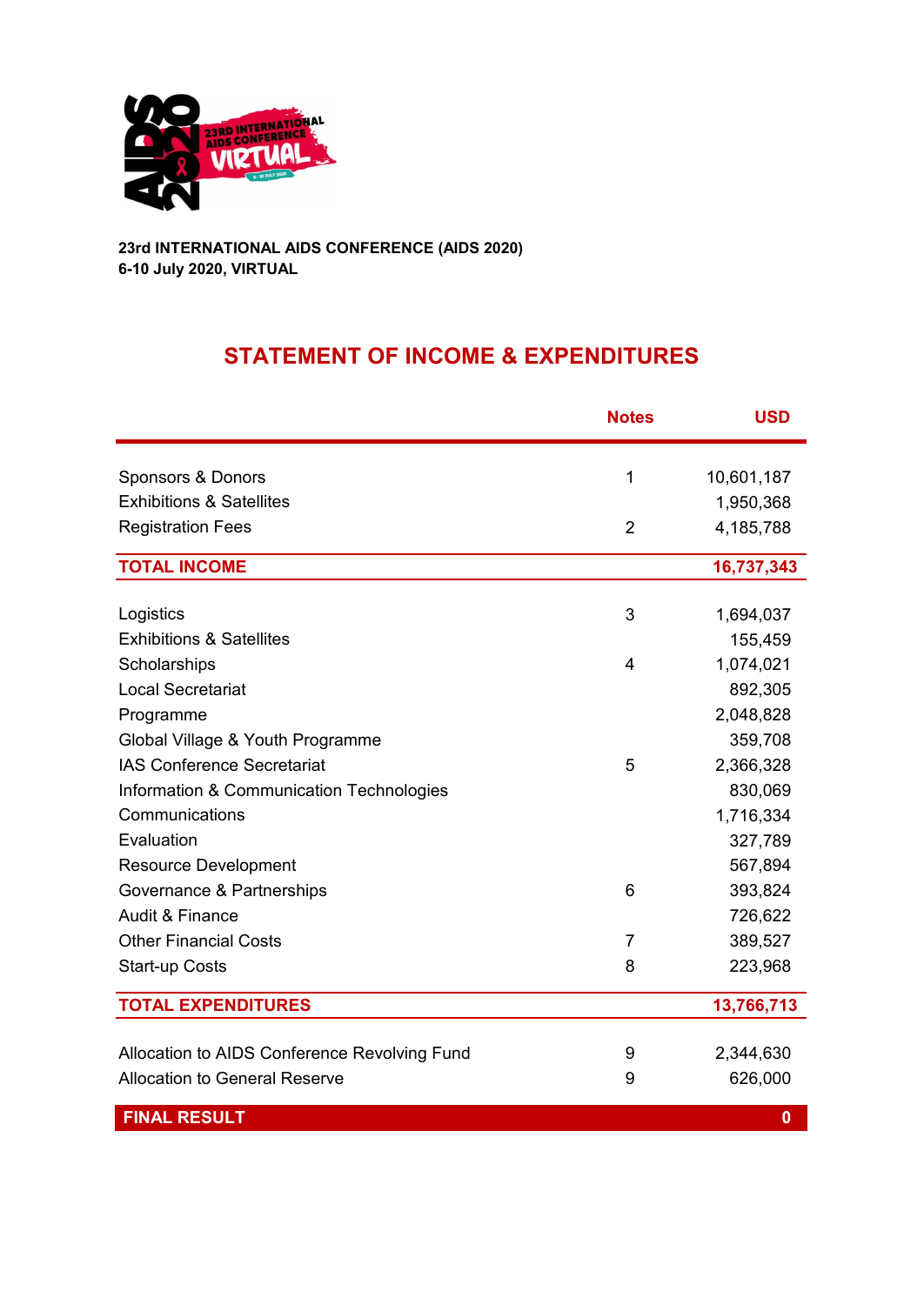

#### **Explanatory notes to the statement of income and expenditures**

### **Basis of preparation**

This statement of income and expenditures was prepared in accordance with the accounting policies specified in the notes of the annual financial statements of the International AIDS Society (IAS). This statement is based on information available as of 31 March 2021.

#### **1 \$ 10,601,187 Sponsors & Donors**

#### **Corporate Sponsors**

AbbVie Aurobindo Bank of America Chevron **Genentech** Gilead Sciences \* Hetero Labs Janssen Pharmaceutical Kaiser Permanente Labcorp Laurus Labs Levi Strauss Foundation Merck Sharp & Dohme \* Oakland Athletics / San Francisco Giants **Twitter** ViiV Healthcare Wells Fargo

#### **Donors**

Bill & Melinda Gates Foundation Canada – Public Health Agency of Canada City and County of San Francisco France - Agence nationale de recherches sur le sida et les hépatites virales (ANRS) Luxembourg - Ministry of Foreign and European Affairs Open Society Foundations San Francisco AIDS Foundation The California Wellness foundation The Global Fund The Joint United Nations Programme on HIV/AIDS (UNAIDS) U.S. National Cancer Institute (NIH) U.S. National Institute of Allergy and Infectious Diseases (NIH) U.S. National Institute on Drug Abuse (NIH) U.S. National Institutes of Health - Office of the Director (NIH) United Nations Children's Fund (UNICEF) United Nations Development Programme (UNDP) World Health Organization (WHO)

\* Includes special support for COVID-19 sessions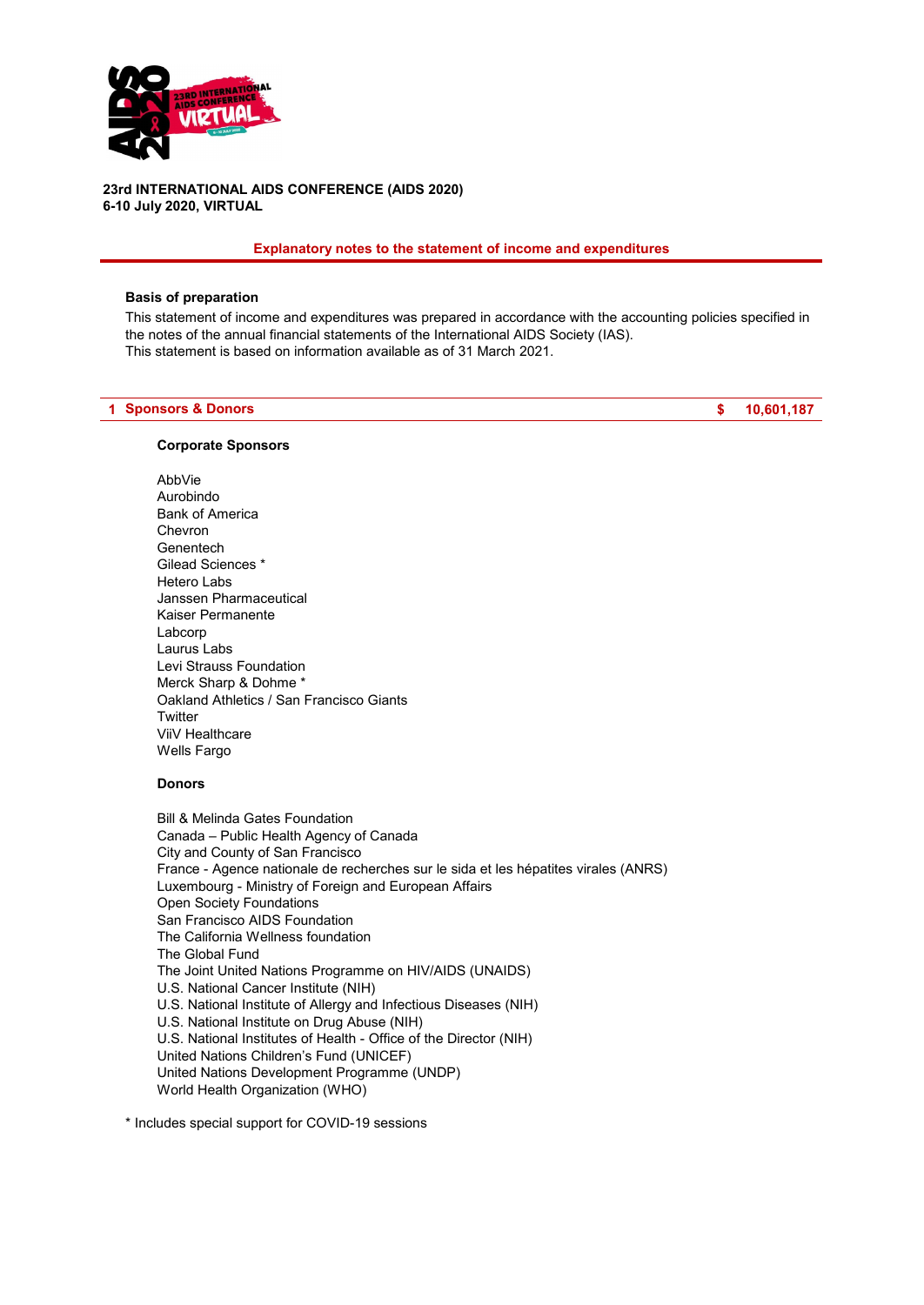

### **Explanatory notes to the statement of income and expenditures**

#### **2 \$ 4,185,788 Registration Fees**

The income from registrations does not include IAS membership fees.

|                                                                         |                                                  | <b>Participants</b> |
|-------------------------------------------------------------------------|--------------------------------------------------|---------------------|
| Regular delegates                                                       | (High-income countries)                          | 4,746               |
| Regular delegates                                                       | (Low/Lower-middle/Upper-middle-income countries) | 3,300               |
| Scholarships                                                            | (High-income countries)                          | 369                 |
| Scholarships                                                            | (Low/Lower-middle/Upper-middle-income countries) | 1,753               |
| Students & youth                                                        |                                                  | 961                 |
| Pre-Conferences single access                                           |                                                  | 311                 |
| <b>Exhibitors</b>                                                       |                                                  | 224                 |
| Media                                                                   |                                                  | 349                 |
| Others (including complimentary registrations, sponsors and satellites) |                                                  | 1,440               |
|                                                                         | <b>Total number of participants</b>              | 13,453              |

| 3 Logistics                                                                                                                                                                        | \$<br>1,694,037        |
|------------------------------------------------------------------------------------------------------------------------------------------------------------------------------------|------------------------|
| Virtual conference platform                                                                                                                                                        |                        |
| Logistics personnel (staff, consultants)                                                                                                                                           | 760,500<br>656,836     |
| Fees to PCO for project management, registration and exhibition handling                                                                                                           | 231,295                |
| Travel (Logistics staff)                                                                                                                                                           | 18,847                 |
| Other logistics costs                                                                                                                                                              | 26,559                 |
|                                                                                                                                                                                    |                        |
| 4 Scholarships                                                                                                                                                                     | \$<br>1,074,021        |
| These figures relate the cost for 1,679 scholarship and 40 speaker awards recipients to attend<br>the conference, mainly from low, lower-middle and upper-middle-income countries. |                        |
| <b>Registration fees</b>                                                                                                                                                           | 631,825                |
| Handling                                                                                                                                                                           | 172,260                |
| Accessibility programme (SIM cards, data packages and devices)                                                                                                                     | 269,936                |
| <b>5 IAS Conference Secretariat</b>                                                                                                                                                | \$<br>2,366,328        |
| Personnel costs                                                                                                                                                                    |                        |
| Office costs                                                                                                                                                                       | 1,269,950<br>1,005,631 |
| Travel                                                                                                                                                                             | 7,045                  |
| <b>Legal Services</b>                                                                                                                                                              | 83,702                 |
|                                                                                                                                                                                    |                        |
| <b>Governance &amp; Partnerships</b><br>6.                                                                                                                                         | \$<br>393,824          |
| Local co-chair administrative support                                                                                                                                              | 123,348                |
| Grants to civil society partners                                                                                                                                                   | 261,446                |
| Local charitable giving                                                                                                                                                            | 9,030                  |
|                                                                                                                                                                                    |                        |
| <b>Other Financial Costs</b><br>7.                                                                                                                                                 | \$<br>389,527          |
| Bank & credit card fees                                                                                                                                                            | 92,361                 |
| <b>VAT</b>                                                                                                                                                                         | 223,031                |
| Insurance                                                                                                                                                                          | 74,135                 |